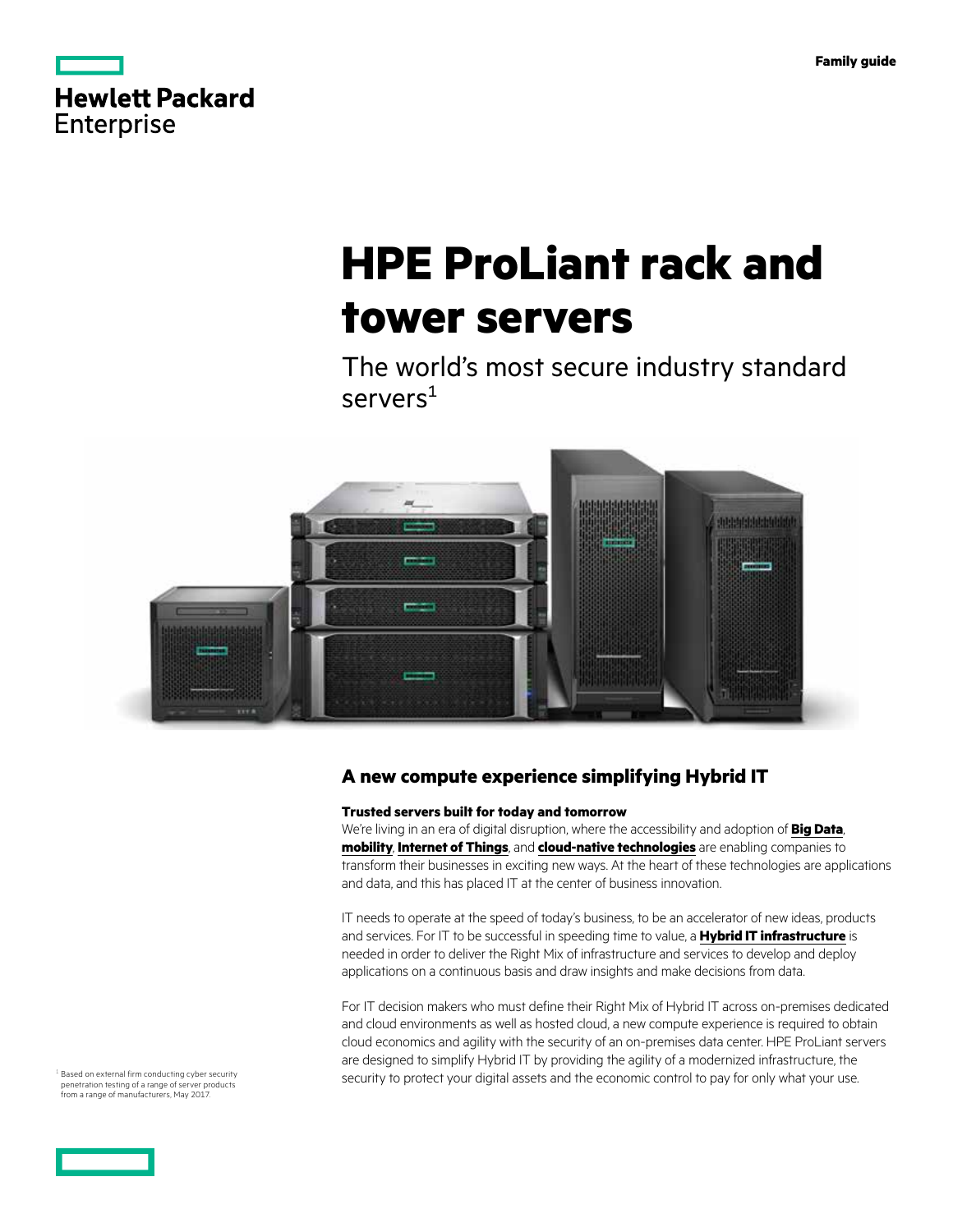### **Table of contents**

- **1 [A new compute experience](#page-0-0) [simplifying Hybrid IT](#page-0-0)**
- **2 Why choose HPE ProLiant rack and tower servers?**
- **4 [HPE Gen10 Technology portfolio](#page-3-0)**
- **5 [Choose your rack or tower server](#page-4-0)**
- **6 [Small Scale Servers](#page-5-0)**
- **8 [Right-Sized Servers](#page-7-0)**
- **9 [Versatile Performance Servers](#page-8-0)**
- **13 [Scale-up Servers](#page-12-0)**
- **15 [Get enhanced functionality and](#page-14-0)  [added benefits with](#page-14-0)  [HPE Server Options](#page-14-0)**
- **18 [HPE server and infrastructure](#page-17-0)  [management software](#page-17-0)**
- **21 [HPE storage solutions for](#page-20-0) [HPE ProLiant servers](#page-20-0)**
- **22 [Integration services](#page-21-0)**
- **22 [Training and certification](#page-21-0)**
- **22 [HPE Pointnext](#page-21-0)**
- **23 [HPE server families](#page-22-0)**

#### **A complete compute solution**

Choose HPE Rack and Power Infrastructure options to complete your foundation for a modern and optimized IT environment. Hewlett Packard Enterprise delivers the right value where it matters, with:

- Racks in a variety of height, width, and depth options
- Power distribution units (PDUs) ranging from enterprise to basic
- Various sizes of uninterruptable power supplies (UPSs)
- Kernel-based virtual machine solutions and other rack accessories

**Agility:** A better way to deliver business results with a software-defined infrastructure that delivers intelligent automation and high performance reducing operational complexity for traditional applications while increasing velocity for the new breed of applications.

**Security:** A better way to protect your business and data with an infrastructure that has security designed in from the start.

**Economic control:** A better way to consume IT that allows you to pay for only what you use, scaling on demand without overprovisioning or incurring exponentially escalating costs.

### **Why choose HPE ProLiant rack and tower servers?**

HPE is committed to innovation, quality, and an excellent customer experience. Our approach to excellence in our innovation and quality is instilled across the product lifecycle, from our customer-first approach to design, to our supplier selection, quality and management, to our world-class manufacturing and rigorous product testing, to our global support services and network of channel partners. More than 1 million customers over 25+ years have built their business on **[HPE ProLiant servers](https://www.hpe.com/info/proliant)** making HPE #1 in worldwide total server revenue with 21 years straight of leadership.

With HPE ProLiant rack and tower servers, you can deliver consistent and predictable agility, security, and economic control across your Hybrid IT infrastructure.

The rack and tower servers are available in these families:

- HPE ProLiant Easy Connect
- HPE ProLiant MicroServer
- HPE ProLiant ML
- HPE ProLiant DL

While all four families are designed to handle multiple workloads, each family is optimized for specific use cases.

### **HPE ProLiant Easy Connect**

Reduce the need for expensive full-time IT staffing on-site without compromising quality. HPE ProLiant Easy Connect Managed Hybrid Servers are remotely managed services offered through Hewlett Packard Enterprise's best in class service provider partner network, delivered as a 1-year, 3-year, or 5-year subscription paid monthly or annually. Supported by dedicated engineering and operations teams, and embedded with rigorously tested network, security, and cloud integration, the solution provides secure and reliable access to Windows®, Linux®, and SaaS applications.

#### **HPE ProLiant MicroServer**

Compact, quiet and stylish, the HPE ProLiant MicroServer is ideal as a first solution for small businesses. With just right performance in a form factor that is easy to use and service, the MicroServer helps you drive down expenses while improving productivity and efficiency. And best of all, you don't need a server room to have a server.

The HPE ProLiant MicroServer Gen10 supports 4K streaming media with two-display port and come pre-loaded with ClearOS™, an easy-to-use operating system and applications just right for SOHO.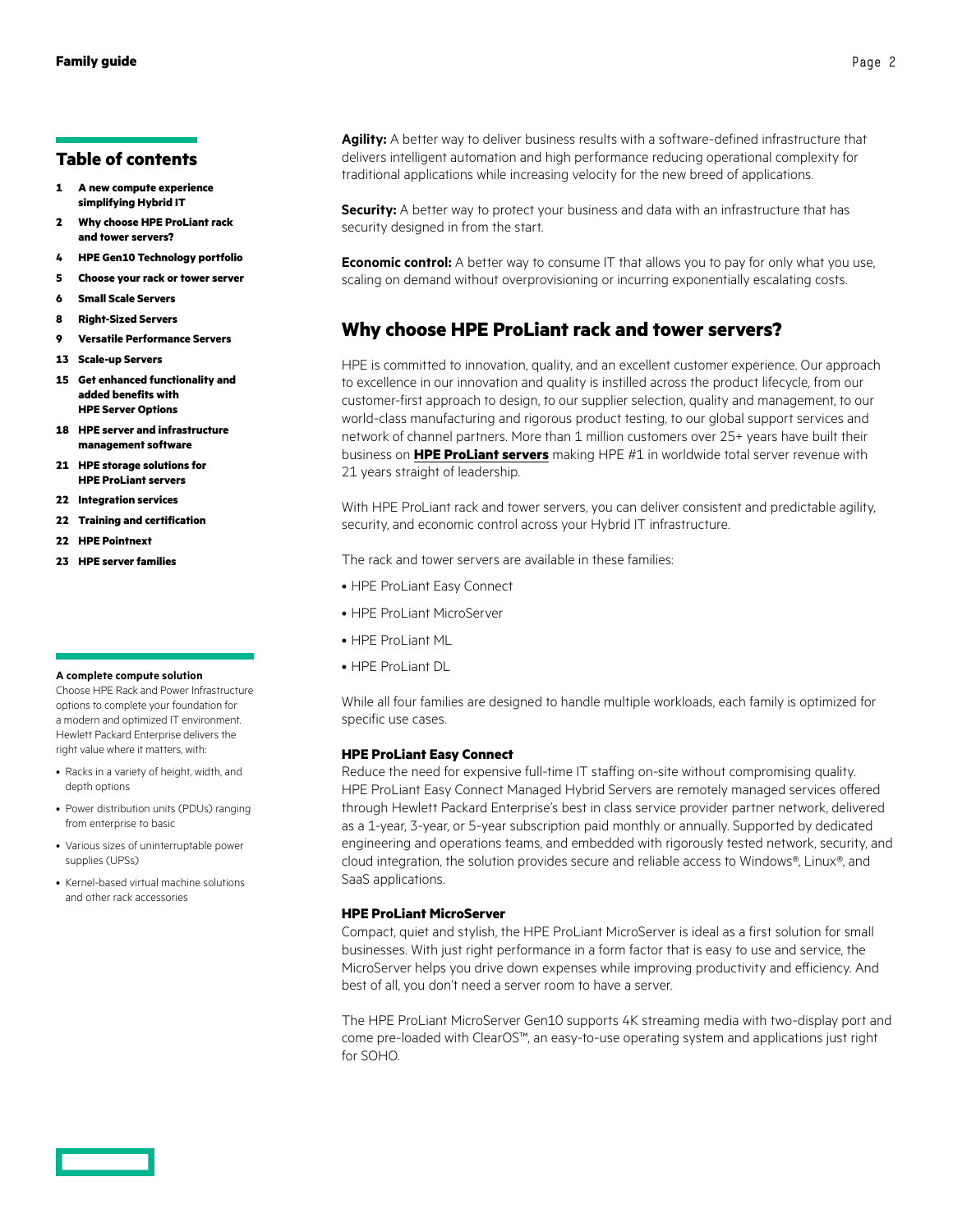

**HPE ProLiant Easy Connect** Reduce TCO with a managed solution for retail sites and remote offices



**HPE ProLiant MicroServer** Perfect for micro and small businesses



**HPE ProLiant ML family** The ideal choice for remote or branch offices and growing businesses



#### **HPE ProLiant DL family** Secure and versatile rack-optimized

servers delivering performance, expansion, and manageability

- <sup>2</sup> Intel® measurements. Up to 71% performance increase of Intel® Xeon® Platinum vs. previous generation E5 v4 average performance based on key industry-standard benchmark calculations comparing 2-socket Intel Xeon Platinum 8180 to E5-2699 v4 family processors. Any difference in system hardware or software design or configuration may affect actual performance. May 2017.
- <sup>3</sup> TPC-C Benchmark Throughput with Checkpoint (trans/sec). Calculated Time to Checkpoint and Restore a Docker Container running MySQL, compare Persistent Memory vs. SSD, November 2016.
- Percentage compare Gen10 vs. Gen9: Gen10 = 12 Channels x 2666 data rate x  $8$  bytes = 256 GB/sec. Gen $9$  = 8 channels  $x$ 2400 x 8 bytes = 154 GB/sec. 256/154 = 1.66 or Gen10 is 66% greater bandwidth, July 2017.
- <sup>5</sup> AMD EPYC™ 7601 Processor as compared to the Intel® Xeon® Platinum 8176 Processor, October 2017 HPE ProLiant DL385 Gen10 Server as compared to the Dell EMC PowerEdge R740xd.
- <sup>6</sup> Anonymous customer results. The time to build and deploy infrastructure for 12 call centers was reduced from 66 days to one. IDC white paper sponsored by HP (now Hewlett Packard Enterprise), "Achieving Organizational Transformation with HP Converged Infrastructure Solutions for SDDC," January 2014, IDC #246385.
- <sup>7</sup> HPE SmartCache Performance done with equivalent controller in a controlled environment. HPE Smart Storage engineers, Houston, Texas, as of 18 May 2014 posted on internal SmartCache wiki page.

The HPE ProLiant MicroServer provides the following benefits:

- Easy to set up and service
- Cool design and ability to place it anywhere

### **HPE ProLiant Gen10 and Gen9 tower servers**

The ML family of servers delivers simple, efficient business value and is the ideal choice for remote or branch offices and growing businesses. Industry-leading compute innovations include simple management and storage tools, along with proven configurations that provide easy remote access and improved energy efficiencies to lower your total cost of ownership (TCO). Integrated with a simplified but comprehensive management suite and industry-leading support, the ProLiant tower portfolio delivers more business value and helps increase IT staff productivity and expedite service delivery. In addition, the complete, right-sized tower portfolio includes financing options, a service, and a channel network to significantly increase the speed of IT operations and enable IT to respond to business needs faster.

The HPE ProLiant tower portfolio delivers:

- Simplicity with easy-to-use tools, processes, and support to help server administrators keep hardware running
- Efficiency that office managers need to help improve employee productivity
- Affordability to increase business agility and help acquire and retain customers

### **HPE ProLiant Gen10 and Gen9 rack servers**

The DL family of servers are the most flexible, reliable, and performance-optimized ProLiant rack servers—ever. HPE continues to provide industry-leading compute innovations, the new HPE ProLiant Gen10 rack portfolio, with flexible choices and versatile design, along with improved energy efficiencies, ultimately lowers your TCO. Integrated with a simplified, but comprehensive management suite and industry-leading support, the ProLiant Gen10 rack portfolio delivers a more reliable, fast, and secure infrastructure solution, helps increase IT staff productivity, and accelerates service delivery. In addition, the rack portfolio is performance-optimized for multi-application workloads to significantly increase the speed of IT operations and enable IT to respond to business needs of any size, faster.

The HPE ProLiant Gen10 rack portfolio delivers:

- Up to 71% performance increase and 27% increase in core with the new Intel Xeon Scalable processors<sup>2</sup>
- Up to 27X faster checkpoint operations enabling significantly faster business operations<sup>3</sup>
- 66% greater memory bandwidth increasing application performance for memory-intensive applications<sup>4</sup>
- 14% more processor cores for greater VM density and 33% greater memory capacity for better VM performance and price/performance using AMD EPYC processors<sup>5</sup>

The HPE ProLiant Gen9 rack portfolio delivers the right compute for the right workload at the right economics—every time. They are built to excel for any size business, for any size workload, in any environment with:

- 66X faster service delivery with simple automation, saving admin time, and reducing errors from manual steps<sup>6</sup>
- 4X faster workload performance to transform the business, growing revenue, margin, and share<sup>7</sup>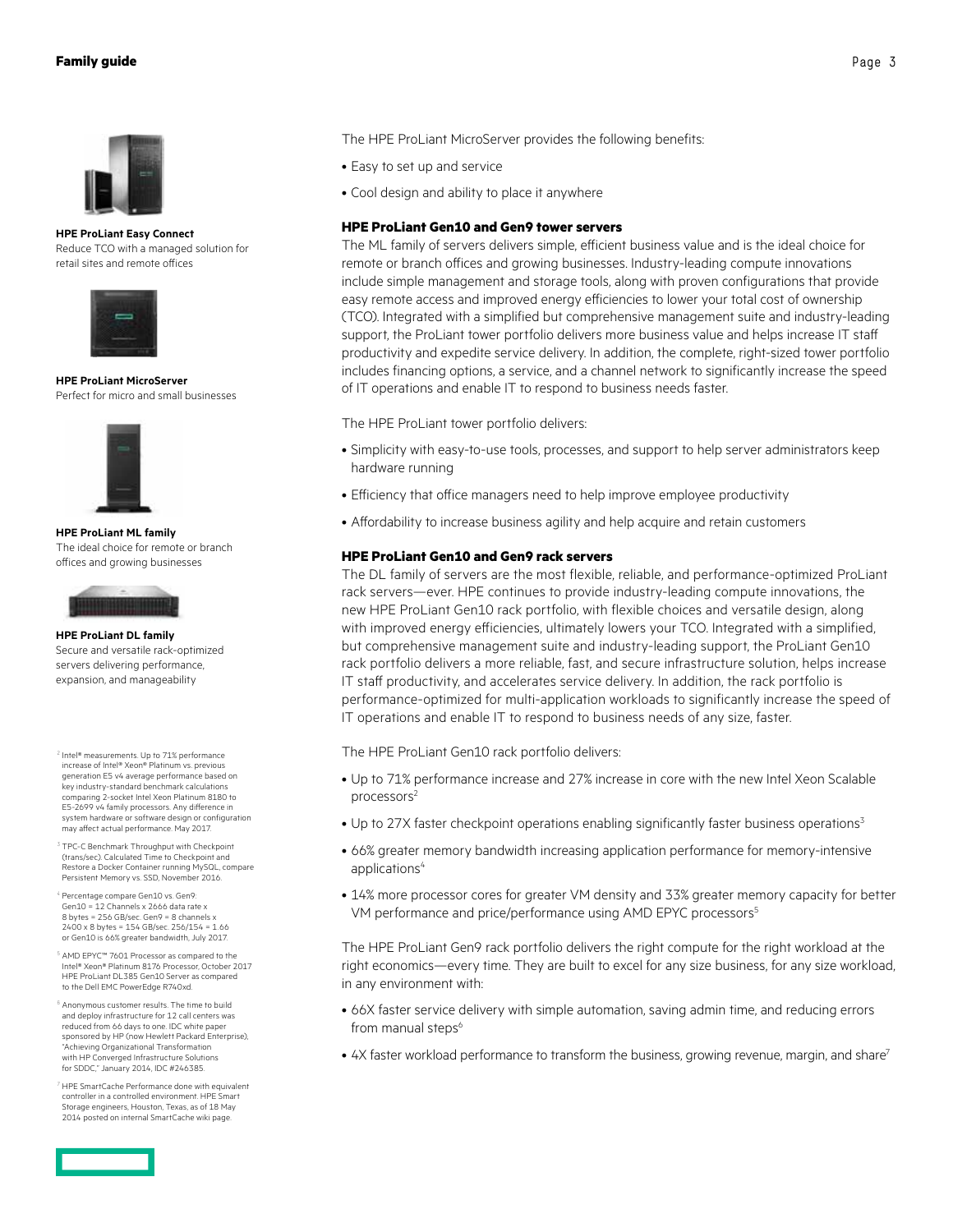<span id="page-3-0"></span>Get more depth with the technical white paper

#### **[Technologies in HPE ProLiant Gen10](https://www.hpe.com/h20195/v2/Getdocument.aspx?docname=4AA5-4487ENW)  [2-socket servers](https://www.hpe.com/h20195/v2/Getdocument.aspx?docname=4AA5-4487ENW)**



- helps businesses navigate through transformation
- Moore insights: HPE locks down server security
- Address false positive findings when IPMI is enabled in HPE ProLiant Servers
- Ponemon 2016 Cost of Cyber Crime Report

### **HPE Gen10 Technology portfolio**

HPE ProLiant servers feature user-inspired innovations to make IT simpler,<sup>8</sup> including:



- Optimize performance with Intelligent System Tuning (IST) that includes Jitter Smoothing, Core Boosting, and Workload Matching
- The latest processor technologies including Intel Xeon Scalable processors and AMD EYPC 7000 Series processors
- Enhance server performance with HPE SmartMemory at 2666 MT/s speed and HPE Fast Fault Tolerance
- The World's fastest Persistent Memory at multi-terabyte scale
- Easily select, deploy, manage, and maintain HPE server infrastructure over the server lifecycle with HPE OneView, HPE iLO 5, and iLO Amplifier Pack



### **Security**

• Protect from attacks with the HPE exclusive, Silicon Root of Trust

- Detect compromised code or malware with Run-time Firmware Verification
- AMD Secure Processor technology enables Secure Memory Encryption (SME) and Secure Encrypted Virtualization (SVE) for added security
- Recover firmware to last good known state or factory settings with Secure Recovery
- Enhanced security enabled with iLO 5 Advanced Premium Security Edition
- Security hardware options including Trusted Platform Module (TPM), Chassis Intrusion Detection Kit, and Secure NICs



### **Economic control**

• Flexible payment models that are not only aligned with business outcomes but can scale based on unpredictable customer demand

### **Transition guide**

The Gen10 family offers the right compute to meet all your diverse workload needs. As such, we're tailoring compute to offer more flexibility and choice, such as offerings from both Intel and AMD, HPE FlexibleLOM, HPE Smart Array, HPE SmartMemory, NVMe, HPE Persistent Memory, and many more options.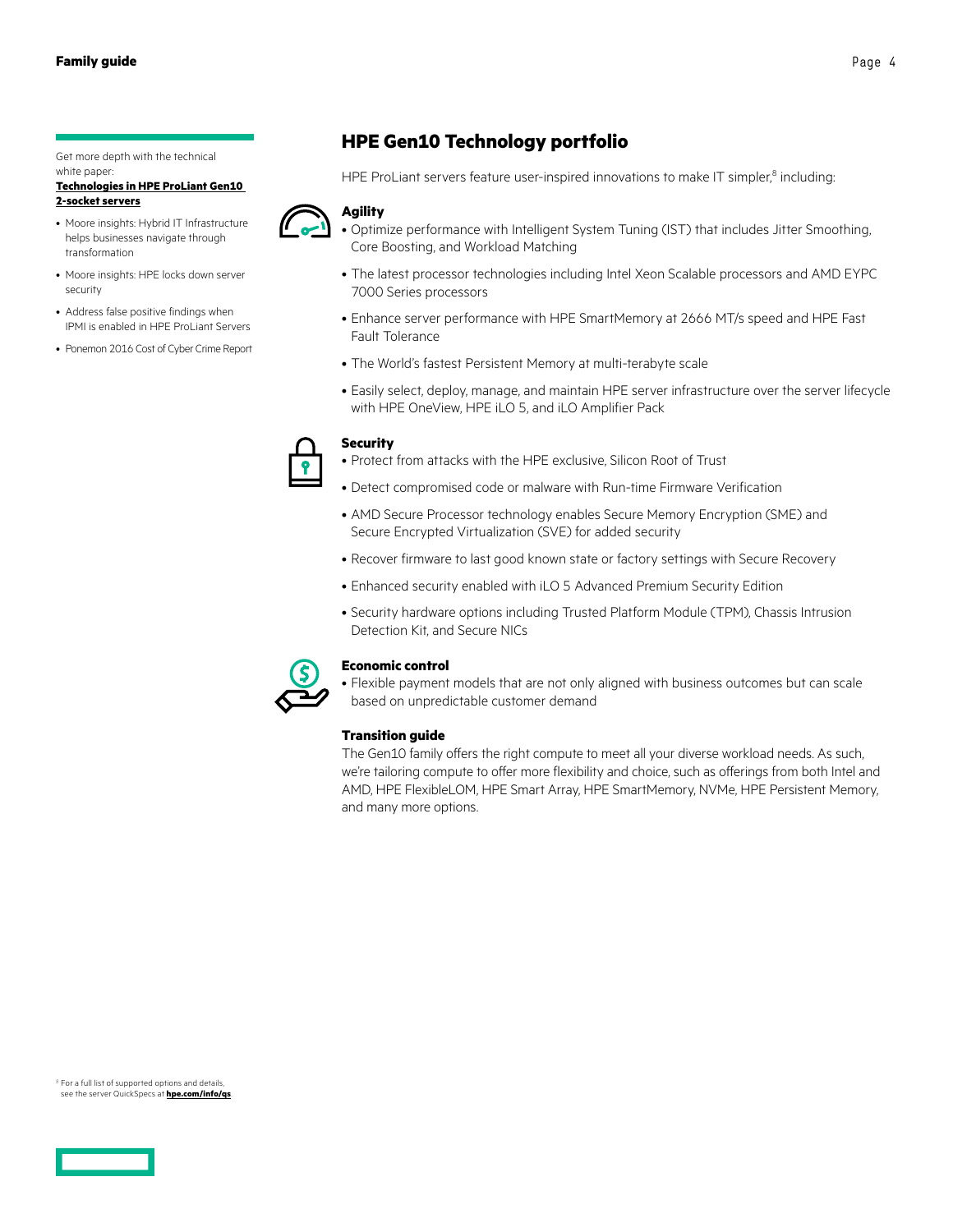#### <span id="page-4-0"></span>HPE ProLiant sizer tools: **[HPE server TCO calculator](http://www.hpe.com/us/en/solutions/tco-calculators.html)**

Over the past several generations of the rack and tower portfolio we have adjusted the product offerings to best address the needs of our customers. The following table shows the transition previous generations of servers to Gen10:

| Gen8 models                  | Gen9 models             | Gen10 models                                            |
|------------------------------|-------------------------|---------------------------------------------------------|
| HP ProLiant MicroServer Gen8 | N/A                     | HPE ProLiant MicroServer Gen10                          |
| HP ProLiant ML10 v2          | HPE ProLiant ML10 Gen9  |                                                         |
| HP ProLiant ML310e Gen8 v2   | HPE ProLiant ML30 Gen9  |                                                         |
| HP ProLiant ML310e Gen8 v2   | HPE ProLiant ML110 Gen9 | HPE ProLiant ML110 Gen10                                |
| HP ProLiant ML350e Gen8      | HPE ProLiant ML150 Gen9 | HPE ProLiant ML110 Gen10 or<br>HPE ProLiant ML350 Gen10 |
| HP ProLiant ML350p Gen8      | HPE ProLiant ML350 Gen9 | HPE ProLiant ML350 Gen10                                |
| HP ProLiant DL320e Gen8 v2   | HPE ProLiant DL20 Gen9  |                                                         |
| N/A                          | HPF ProLiant DL60 Gen9  | HPF ProLiant DL360 Gen10                                |
| N/A                          | HPE ProLiant DL80 Gen9  | HPE ProLiant DL380 Gen10                                |
| N/A                          | HPE ProLiant DL120 Gen9 | HPE ProLiant DL360 Gen10                                |
| HP ProLiant DL360e Gen8      | HPE ProLiant DL160 Gen9 | HPE ProLiant DL360 Gen10                                |
| HP ProLiant DL380e Gen8      | HPE ProLiant DL180 Gen9 | HPE ProLiant DL380 Gen10                                |
| HP ProLiant DL360p Gen8      | HPE ProLiant DL360 Gen9 | HPE ProLiant DL360 Gen10                                |
| HP ProLiant DL380p Gen8      | HPE ProLiant DL380 Gen9 | HPE ProLiant DL380 Gen10                                |
| HP ProLiant DL385p Gen8      |                         | HPE ProLiant DL385 Gen10                                |
| HP ProLiant DL560 Gen8       | HPE ProLiant DL560 Gen9 | HPE ProLiant DL560 Gen10                                |
| HP ProLiant DL580 Gen8       | HPE ProLiant DL580 Gen9 | HPE ProLiant DL580 Gen10                                |

### **Choose your rack or tower server**

HPE ProLiant rack and tower servers are available in a variety of platforms to support different compute needs and workloads. The following charts will help you compare the offerings within the HPE ProLiant rack and tower families. These charts are organized according to server needs.

- HPE ProLiant 10 series—Small Scale Servers—Easy to buy and deploy
- HPE ProLiant 100 series—Right Sized Servers—Balance of performance, efficiency, capacity, and manageability
- HPE ProLiant 300 series—Versatile Performance Servers—Industry-leading design with flexible choices for multi-workload compute and storage
- HPE ProLiant 500 series—Scale-up Servers—Scalable performance for business-critical workloads

For additional information on reference architectures including complete configurations, sizing, BOM, and deployment details, refer to **[hpe.com/info/ra](http://hpe.com/info/ra)**.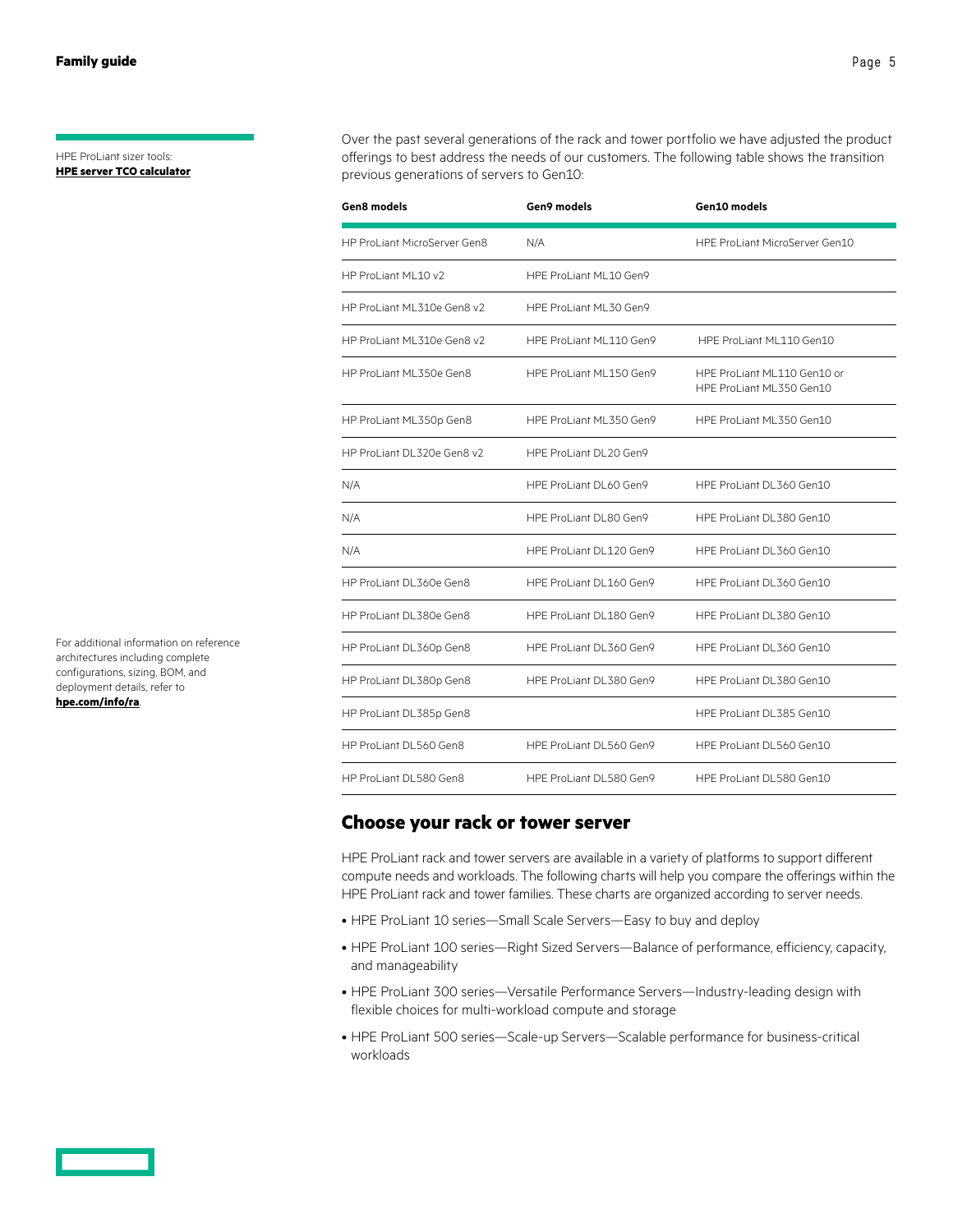### <span id="page-5-0"></span>**Small Scale Servers**

Is this your first server? Consider these HPE ProLiant Essential servers.











**MicroServer Gen8 MicroServer Gen10 Easy Connect EC200a ML10 Gen9 ML30 Gen9**

|                                             | An ideal first server<br>business-ready solution<br>out of the box                                                               | The compact server to make<br>your own                                             | Managed Hybrid IT in a<br>showcase form factor design                                                                      | Secure, collaborate, and<br>provision                                      | The ideal first server for growing<br>businesses                                                                                           |
|---------------------------------------------|----------------------------------------------------------------------------------------------------------------------------------|------------------------------------------------------------------------------------|----------------------------------------------------------------------------------------------------------------------------|----------------------------------------------------------------------------|--------------------------------------------------------------------------------------------------------------------------------------------|
| <b>Number of processors</b>                 | $\mathbf{1}$                                                                                                                     | $\mathbf{1}$                                                                       | $\mathbf{1}$                                                                                                               | $\mathbf{1}$                                                               | $\mathbf{1}$                                                                                                                               |
| <b>Processors supported</b>                 | Intel Xeon E3-1220L v2<br>Intel Pentium®<br>Intel Celeron®                                                                       | AMD Opteron™ X3421<br>AMD Opteron X3216                                            | Intel Xeon D-1518                                                                                                          | Intel Xeon E3-1200 v5 series<br>Intel Pentium G4000 series                 | Intel Xeon E3-1200 v5/v6 series<br>Intel® Core™ i3-6000 series<br>Intel Pentium G4000 series                                               |
| Cores per processor                         | $\overline{2}$                                                                                                                   | 2/4                                                                                | 4                                                                                                                          | 2/4                                                                        | 2/4                                                                                                                                        |
| <b>Maximum processor</b><br>frequency/cache | 2.5 GHz/3 MB                                                                                                                     | 3.4 GHz/2 MB                                                                       | 2.2 GHz/6 MB                                                                                                               | 3.3 GHz/8 MB                                                               | 3.6 GHz/8 MB                                                                                                                               |
| I/O expansion slots                         | 1 PCle 3.0/2.0 (processor<br>dependent), 1 x 16, 1 LP                                                                            | 2 PCIe 3.0, 1 x 8, 1 x 4                                                           | N/A                                                                                                                        | 4 PCIe 3.0, 1 x 16, 1 x 8, 2 x 4,<br>4 FH/HL                               | 4 PCle 3.0, 1 x 16, 1 x 8, 2 x 4,<br>3 FH/FL, 1 FH/HL                                                                                      |
| Maximum memory/<br>#slots/speed             | 16 GB/2/1600 MT/s                                                                                                                | 32 GB/2/2400 MT/s                                                                  | 64 GB/2/2400 MT/s                                                                                                          | 64 GB/4/2133 MT/s                                                          | 64 GB/4/2133 MT/s                                                                                                                          |
| <b>Storage controller</b>                   | B120i, optional Smart<br>Array P222 via PCle*                                                                                    | <b>Embedded Marvell</b><br>SATA controller<br>(HW RAID 0, 1, 10 Support)           | Embedded SATA controller<br>(SW RAID 0/1 Support)                                                                          | Intel RST SATA RAID, optional<br>Smart HBA for external<br>backup via PCIe | B140i, optional Smart Array and<br>Smart HBA via PCle*                                                                                     |
| Maximum storage drive bays                  | 4 LFF SATA, non-hot plug                                                                                                         | 4 LFF SATA, non-hot plug<br>Optional (1) Slim SATA ODD<br>or (1) Slim SFF SATA SSD | 2 LFF SATA                                                                                                                 | 6 LFF HDD                                                                  | 8 SFF or 4 LFF HDD/SSD                                                                                                                     |
| Maximum internal storage                    | 16 TB                                                                                                                            | 16 TB                                                                              | 8 TB                                                                                                                       | 24 TB                                                                      | 48 TB                                                                                                                                      |
| Networking ports<br>(embedded)/FlexibleLOM  | $2 \times 1$ GbE/NA                                                                                                              | $2 \times 1$ GbE/NA                                                                | $2 \times 1$ GbE/iLO 4                                                                                                     | 1 x 1GbE/NA                                                                | 2 x 1GbE/NA                                                                                                                                |
| <b>VGA/serial/USB/SD ports</b>              | 1/0/7/1                                                                                                                          | 1/0/7/0 plus 2 display ports                                                       | 1/0/4/0                                                                                                                    | 1/0/7/0                                                                    | 1/1/10/1                                                                                                                                   |
| <b>GPU support</b>                          | None                                                                                                                             | Optional AMD Radeon Pro<br>WX 2100                                                 | None                                                                                                                       | Optional                                                                   | Optional NVIDIA® Quadro K2200                                                                                                              |
| Form factor/chassis depth                   | Ultra Micro Tower/9.65"                                                                                                          | Ultra Micro Tower/10"                                                              | Tower/10"                                                                                                                  | Micro ATX Tower (4U)/15.79"                                                | Micro ATX Tower (4U)/18.71"                                                                                                                |
| Power and cooling                           | 150W non-hot plug,<br>non-redundant PS (AMS,<br>APJ, and PRC models);<br>200W non-hot plug,<br>non-redundant PS<br>(EMEA models) | 200W ATX non-hot plug,<br>non-redundant PS                                         | 120W non-hot plug,<br>non-redundant PS<br>(Base models);<br>120W FIO non-hot plug,<br>non-redundant PS<br>(Premium models) | Up to 85% efficiency 300W<br>multi-output PS                               | 350W ATX PS; 460W<br>redundant PS                                                                                                          |
| <b>Industry compliance</b>                  | N/A                                                                                                                              | N/A                                                                                | Contact an HPE technical sales<br>rep for compliance info                                                                  | FCC Class B                                                                | N/A                                                                                                                                        |
| <b>System ROM</b>                           | Legacy BIOS                                                                                                                      | UEFI                                                                               | N/A                                                                                                                        | UEFI                                                                       | UEFI<br>Legacy BIOS                                                                                                                        |
| Management                                  | HPE iLO 4, Intelligent<br>Provisioning, Smart<br>Update Manager,<br>RESTful Interface Tool,<br>HPE iLO Amplifier Pack            | N/A                                                                                | N/A                                                                                                                        | Intel AMT 11.0                                                             | HPE iLO 4, HPE OneView<br>Standard, Intelligent Provisioning,<br>Smart Update Manager<br>Optional: HPE iLO Essentials,<br>HPE iLO Advanced |
|                                             | Optional: HPE iLO<br>Essentials, HPE iLO<br>Advanced                                                                             |                                                                                    |                                                                                                                            |                                                                            |                                                                                                                                            |
| Serviceability-easy<br>install rails        | N/A                                                                                                                              | N/A                                                                                | N/A                                                                                                                        | N/A                                                                        | N/A                                                                                                                                        |
| Warranty-(years)<br>(parts/labor/on-site)   | 1/0/0                                                                                                                            | 1/1/1                                                                              | 3/3/3                                                                                                                      | 1/1/1                                                                      | 3/1/1                                                                                                                                      |

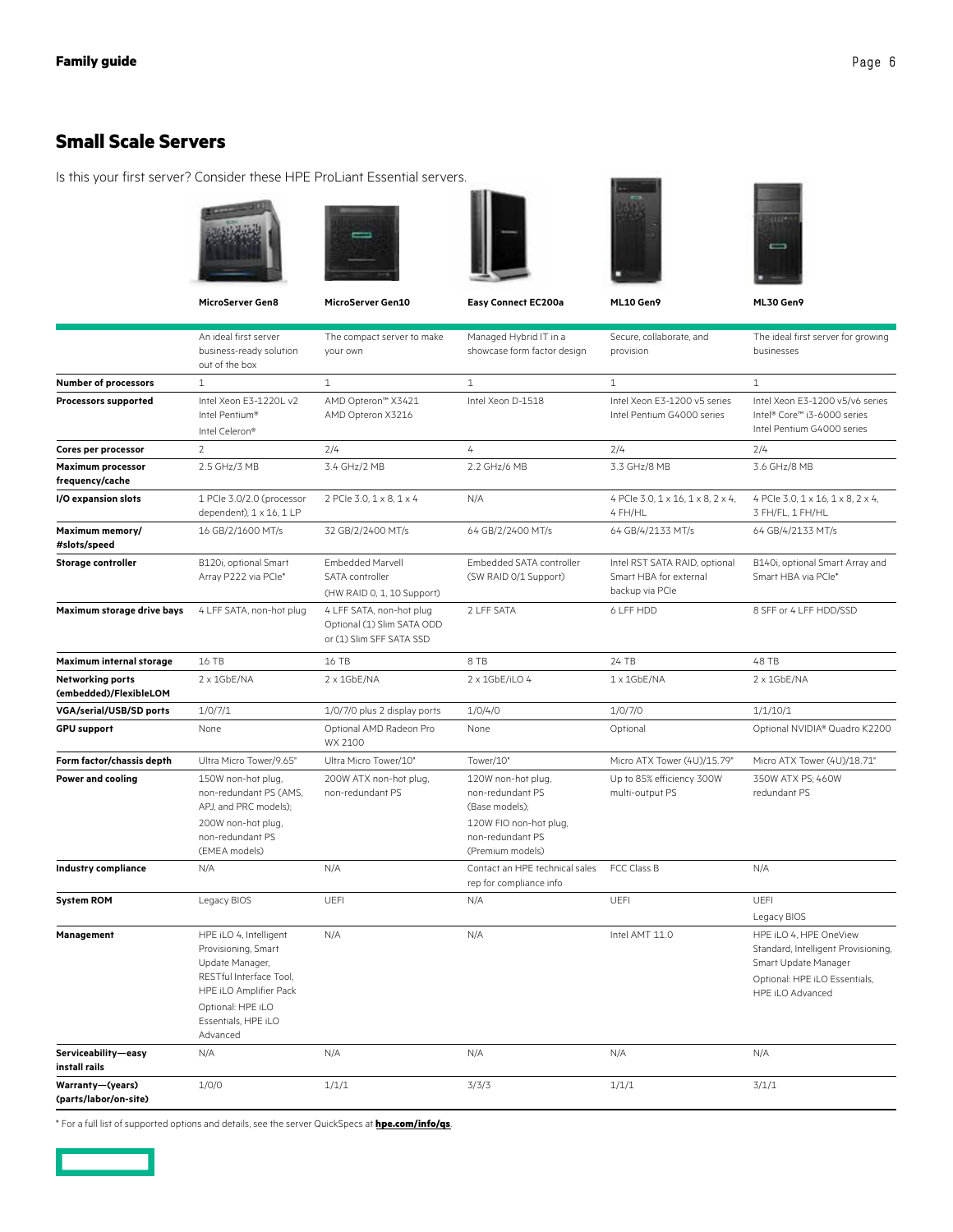|                                                   | DL20 Gen9                                                                                                                                                                                                                                                                 | DL60 Gen9                                                                                                                                                                                                                                    | DL80 Gen9                                                                                                                                                                                                                                    |
|---------------------------------------------------|---------------------------------------------------------------------------------------------------------------------------------------------------------------------------------------------------------------------------------------------------------------------------|----------------------------------------------------------------------------------------------------------------------------------------------------------------------------------------------------------------------------------------------|----------------------------------------------------------------------------------------------------------------------------------------------------------------------------------------------------------------------------------------------|
|                                                   | Compact, versatile, and efficient                                                                                                                                                                                                                                         | Affordable compute and scalability packaged in a<br>dense design                                                                                                                                                                             | Affordable storage and scalability for cost-conscious<br>service providers and SMBs                                                                                                                                                          |
| <b>Number of processors</b>                       | $\mathbf{1}$                                                                                                                                                                                                                                                              | $1$ or $2$                                                                                                                                                                                                                                   | $1$ or $2$                                                                                                                                                                                                                                   |
| <b>Processors supported</b>                       | Intel Xeon E3-1200 v5/v6 series<br>Intel Core i3<br>Intel Pentium                                                                                                                                                                                                         | Intel Xeon E5-2600 v3/v4 series                                                                                                                                                                                                              | Intel Xeon E5-2600 v3/v4 series                                                                                                                                                                                                              |
| Cores per processor                               | 2/4                                                                                                                                                                                                                                                                       | 4/6/8/10/12/14                                                                                                                                                                                                                               | 4/6/8/10/12/14                                                                                                                                                                                                                               |
| <b>Maximum processor</b><br>frequency/cache       | 3.9 GHz/8 MB                                                                                                                                                                                                                                                              | 3 GHz/30 MB                                                                                                                                                                                                                                  | 3 GHz/30 MB                                                                                                                                                                                                                                  |
| I/O expansion slots                               | Up to 2 PCIe 3.0, 2 x 8, 2 FH/HL                                                                                                                                                                                                                                          | Up to 3 PCIe 3.0, 1 x 16, 2 x 8, 1 FH/HL, 2 LP                                                                                                                                                                                               | Up to 6 PCle 3.0, 3 x 16, 3 x 8, 2 FH/HL, 4 LP                                                                                                                                                                                               |
| Maximum memory/<br>#slots/speed                   | 64 GB/4/2133 MT/s                                                                                                                                                                                                                                                         | 256 GB/8/2400 MT/s                                                                                                                                                                                                                           | 256 GB/8/2400 MT/s                                                                                                                                                                                                                           |
| <b>Storage controller</b>                         | B140i, optional Smart Array P440 with FBWC, or<br>H240 Smart HBA via PCle*                                                                                                                                                                                                | B140i, optional Smart Array and Smart HBA via<br>PCle*                                                                                                                                                                                       | B140i, optional Smart Array and Smart HBA via PCle*                                                                                                                                                                                          |
| Maximum storage drive bays                        | 4 SFF or 2 LFF HDD/SSD                                                                                                                                                                                                                                                    | 4 LFF max. HDD/SSD, M.2 enabled                                                                                                                                                                                                              | 12 LFF max. HDD/SSD, M.2 enabled                                                                                                                                                                                                             |
| Maximum internal storage                          | 20 TB                                                                                                                                                                                                                                                                     | 40 TB                                                                                                                                                                                                                                        | 120 TB                                                                                                                                                                                                                                       |
| <b>Networking ports</b><br>(embedded)/FlexibleLOM | 2 x 1GbE/FlexibleLOM slot on riser (optional)                                                                                                                                                                                                                             | 2 x 1GbE/FlexibleLOM slot on riser (optional)                                                                                                                                                                                                | 2 x 1GbE/FlexibleLOM slot on riser (optional)                                                                                                                                                                                                |
| VGA/serial/USB/SD ports                           | 1/0/5/1                                                                                                                                                                                                                                                                   | 1/0/4/1                                                                                                                                                                                                                                      | 1/0/4/1                                                                                                                                                                                                                                      |
| <b>GPU support</b>                                | Optional                                                                                                                                                                                                                                                                  | N/A                                                                                                                                                                                                                                          | Single-wide (1)                                                                                                                                                                                                                              |
| Form factor/chassis depth                         | Rack (1U)/15.05" (ear to rear)                                                                                                                                                                                                                                            | Rack (1U)/23.9" (LFF)                                                                                                                                                                                                                        | Rack (2U)/23.9" (LFF)                                                                                                                                                                                                                        |
| <b>Power and cooling</b>                          | Standard 290W (80 PLUS Silver certified) power<br>supply; HPE 900W AC 240VDC Redundant Power<br>Supply Kit (80 PLUS Gold certified) (optional for SFF<br>chassis only)                                                                                                    | Up to 92% efficient (Gold), 550W multi-output,<br>900W RPS                                                                                                                                                                                   | Up to 92% efficient (Gold), 550W multi-output,<br>900W RPS                                                                                                                                                                                   |
| Industry compliance                               | ASHRAE A3, ENERGY STAR® (only on RPS<br>configuration models)                                                                                                                                                                                                             | ASHRAE A3                                                                                                                                                                                                                                    | ASHRAE A3                                                                                                                                                                                                                                    |
| <b>System ROM</b>                                 | UEFI<br>Legacy BIOS                                                                                                                                                                                                                                                       | UEFI<br>Legacy BIOS                                                                                                                                                                                                                          | UEFI<br>Legacy BIOS                                                                                                                                                                                                                          |
| Management                                        | HPE iLO 4, HPE OneView Standard, Intelligent<br>Provisioning, HPE Systems Insight Manager (SIM),<br>Smart Update Manager, RESTful Interface Tool,<br>HPE iLO Amplifier Pack<br>Optional: HPE iLO Essentials, HPE iLO Scale-Out,<br>HPE iLO Advanced, HPE OneView Advanced | HPE iLO 4, HPE OneView Standard, Intelligent<br>Provisioning, HPE SIM, Smart Update Manager,<br>RESTful Interface Tool, HPE iLO Amplifier Pack<br>Optional: HPE iLO Essentials, HPE iLO Scale-Out,<br>HPE iLO Advanced, HPE OneView Advanced | HPE iLO 4, HPE OneView Standard, Intelligent<br>Provisioning, HPE SIM, Smart Update Manager,<br>RESTful Interface Tool, HPE iLO Amplifier Pack<br>Optional: HPE iLO Essentials, HPE iLO Scale-Out,<br>HPE iLO Advanced, HPE OneView Advanced |
| Serviceability-easy<br>install rails              | N/A                                                                                                                                                                                                                                                                       | Standard                                                                                                                                                                                                                                     | Standard                                                                                                                                                                                                                                     |
| Warranty-(years)<br>(parts/labor/on-site)         | 1/1/1                                                                                                                                                                                                                                                                     | 1/1/1                                                                                                                                                                                                                                        | 1/1/1                                                                                                                                                                                                                                        |

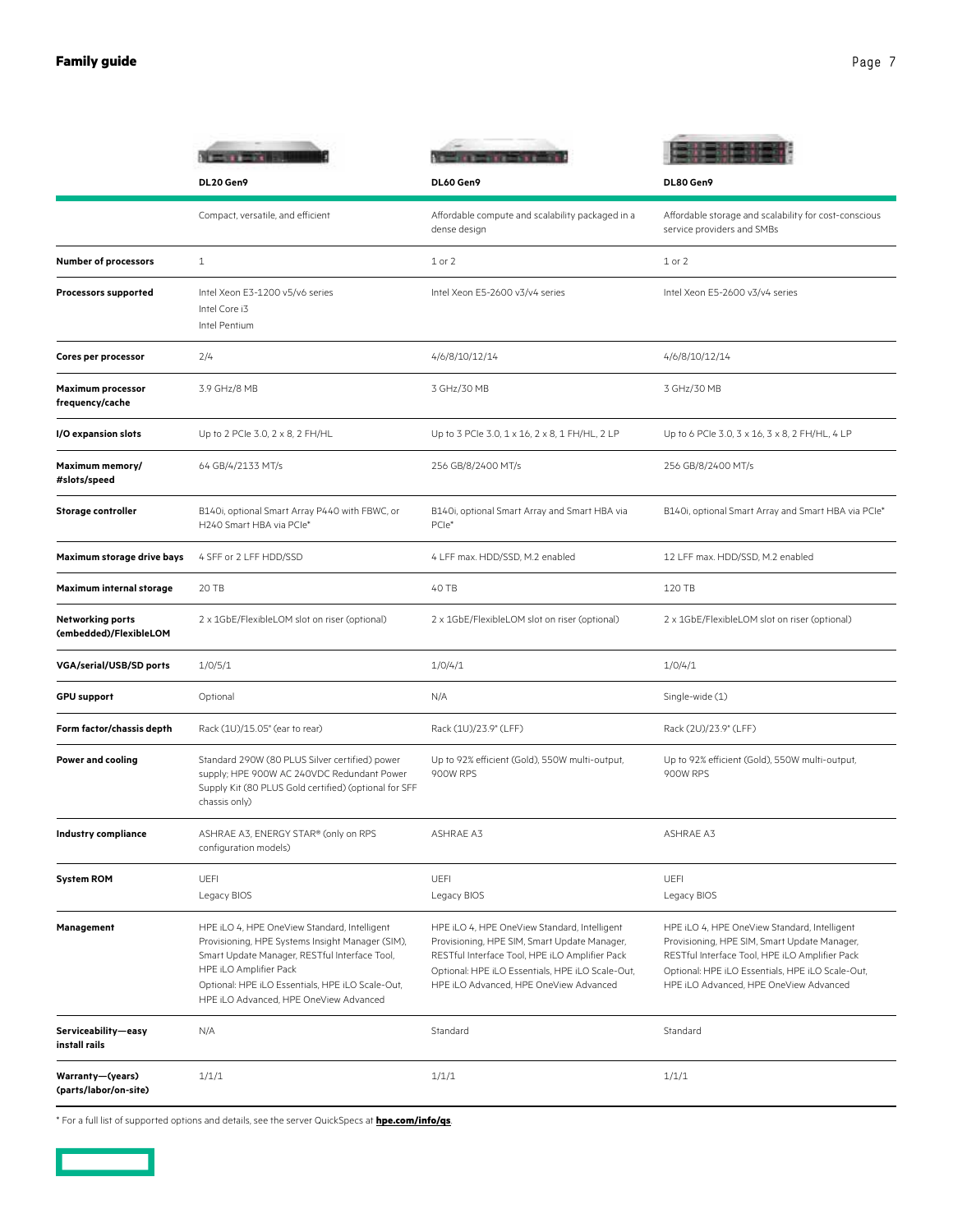## <span id="page-7-0"></span>**Right-Sized Servers**

Are your IT needs growing? Consider these HPE ProLiant 100 series servers.





|                                                   | <b>ML110 Gen10</b>                                                                                                                                                                      | <b>ML150 Gen9</b>                                                                                                                                                                                |
|---------------------------------------------------|-----------------------------------------------------------------------------------------------------------------------------------------------------------------------------------------|--------------------------------------------------------------------------------------------------------------------------------------------------------------------------------------------------|
|                                                   | 1P tower with enterprise-class reliability and performance                                                                                                                              | Essential mix of performance, efficiency, and expandability                                                                                                                                      |
| <b>Number of processors</b>                       | $\mathbf{1}$                                                                                                                                                                            | $1$ or $2$                                                                                                                                                                                       |
| <b>Processors supported</b>                       | Intel Xeon Scalable processor 5100, 4100,<br>and 3100 series                                                                                                                            | Intel Xeon E5-2600 v3/v4 series                                                                                                                                                                  |
| Cores per processor                               | 4/6/8/14                                                                                                                                                                                | 6/8/10/12/14/16/18                                                                                                                                                                               |
| <b>Maximum processor</b><br>frequency/cache       | 3.6 GHz/19.25 MB                                                                                                                                                                        | 2.6 GHz/35 MB                                                                                                                                                                                    |
| I/O expansion slots                               | Up to 5 PCle 3.0, 2 x 16, 3 x 8, 1 FH/FL, 3 FH/HL, 1 FH/%L                                                                                                                              | Up to 6 PCle 3.0, 2 x 16, 4 x 8, 3 FH/FL, 3 FH/HL                                                                                                                                                |
| Maximum memory/<br>#slots/speed                   | 192 GB/6/2666 MT/s                                                                                                                                                                      | 512 GB/16/2400 MT/s                                                                                                                                                                              |
| <b>Storage controller</b>                         | S100i, optional HPE Smart Array Essential and Performance RAID Controllers                                                                                                              | B140i, optional Smart Array and Smart HBA via PCIe*                                                                                                                                              |
| Maximum storage drive bays                        | 8 LFF, 16 SFF, or 8 NHP/HP LFF HDD/SSD                                                                                                                                                  | 10 LFF or 16 SFF HDD/SSD                                                                                                                                                                         |
| Maximum internal storage                          | 80 TB                                                                                                                                                                                   | 80 TB                                                                                                                                                                                            |
| <b>Networking ports</b><br>(embedded)/FlexibleLOM | $2 \times 1$ GbE/NA                                                                                                                                                                     | $2 \times 1$ GbE/NA                                                                                                                                                                              |
| <b>VGA/serial/USB/SD ports</b>                    | 1/1(optional)/8/1                                                                                                                                                                       | 1/0/8/1                                                                                                                                                                                          |
| <b>GPU support</b>                                | Optional (2)                                                                                                                                                                            | NVIDIA Quadro K2200 Graphics Accelerator AMD FirePro W7100 Accelerator<br>Kit (optional)                                                                                                         |
| Form factor/chassis depth                         | Tower (4.5U)/< 19"                                                                                                                                                                      | Tower (5U)/24"                                                                                                                                                                                   |
| <b>Power and cooling</b>                          | Up to 94% efficiency. 800W RPS, ATX 350W/550W PSU<br>Optional Redundant Fan Kit                                                                                                         | Up to 89% efficiency. (Silver) 550W multi-output,<br>92% efficiency (Gold) 900W RPS                                                                                                              |
| <b>Industry compliance</b>                        | ASHRAE A3, ENERGY STAR                                                                                                                                                                  | ASHRAE A3                                                                                                                                                                                        |
| <b>System ROM</b>                                 | <b>UEFI</b>                                                                                                                                                                             | UEFI                                                                                                                                                                                             |
|                                                   | Legacy BIOS                                                                                                                                                                             | Legacy BIOS                                                                                                                                                                                      |
| Management                                        | HPE iLO 5, HPE OneView Standard, Intelligent Provisioning, Smart Update<br>Manager,<br>RESTful Interface Tool, HPE iLO Amplifier Pack<br>Optional: HPE iLO Essentials, HPE iLO Advanced | HPE iLO 4, HPE OneView Standard, Intelligent Provisioning, HPE SIM, Smart Update<br>Manager,<br>RESTful Interface Tool, HPE iLO Amplifier Pack<br>Optional: HPE iLO Essentials, HPE iLO Advanced |
| Serviceability-easy<br>install rails              | N/A                                                                                                                                                                                     | N/A                                                                                                                                                                                              |
| Warranty—(years)<br>(parts/labor/on-site)         | 3/3/3                                                                                                                                                                                   | 3/1/1                                                                                                                                                                                            |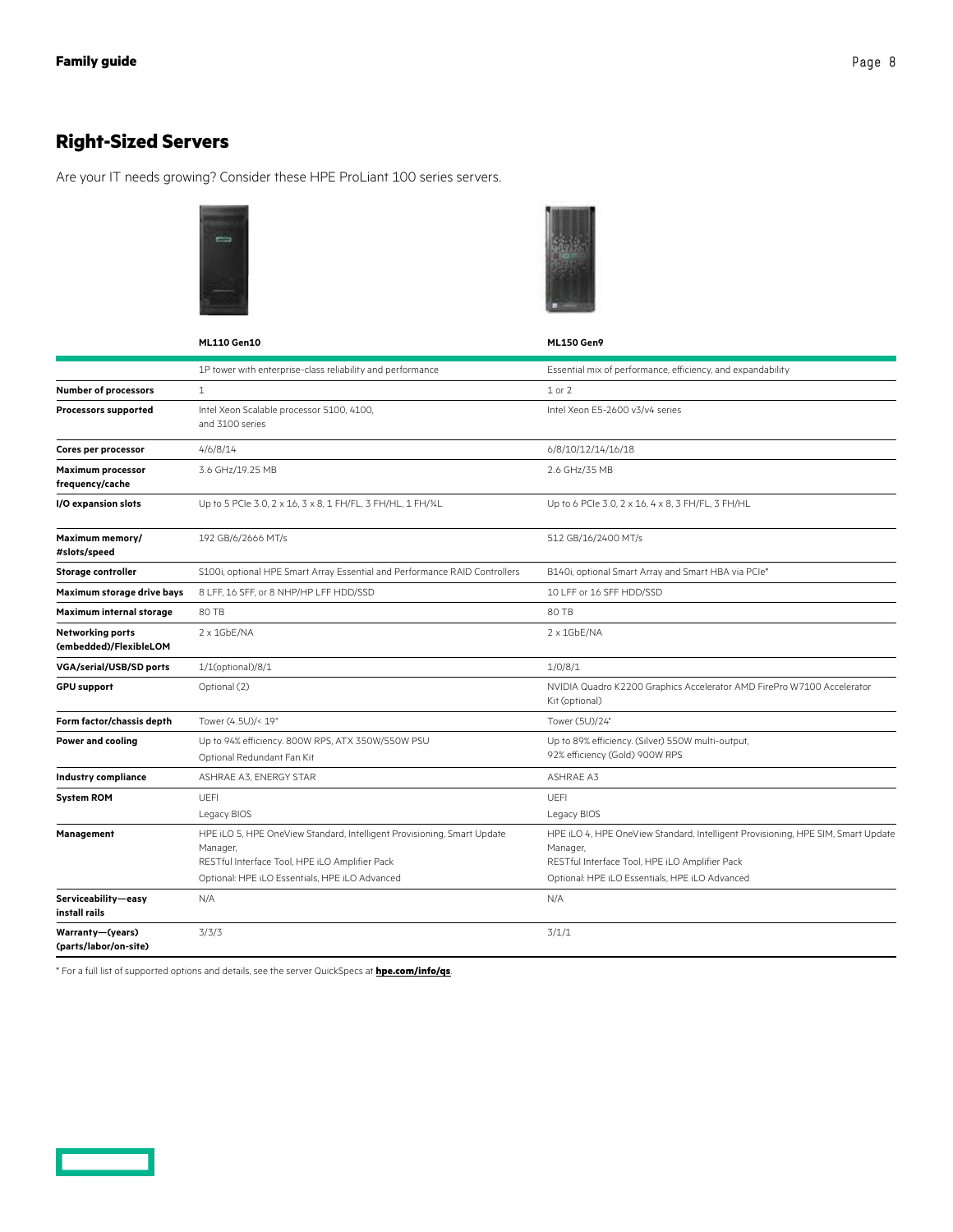### <span id="page-8-0"></span>**Versatile Performance Servers**

Are you continuing to need traditional IT for diverse workloads? Consider these HPE ProLiant 300 series servers.

**ML350 Gen9 ML350 Gen10**



|                                             | Premium 2P performance with unmatched capacity and reliability                                                                                                                                  | ProLiant's most powerful and versatile 2P tower                                                                                                                                                                                      |
|---------------------------------------------|-------------------------------------------------------------------------------------------------------------------------------------------------------------------------------------------------|--------------------------------------------------------------------------------------------------------------------------------------------------------------------------------------------------------------------------------------|
| <b>Number of processors</b>                 | $1$ or $2$                                                                                                                                                                                      | $1$ or $2$                                                                                                                                                                                                                           |
| <b>Processors supported</b>                 | Intel Xeon E5-2600 v3/v4 series                                                                                                                                                                 | Intel Xeon Scalable processor 8100, 6100, 5100, 4100, 3100 series                                                                                                                                                                    |
| Cores per processor                         | 4/6/8/10/12/14/16/18/20/22                                                                                                                                                                      | 4/6/8/10/12/14/16/18/20/22/24/26/28                                                                                                                                                                                                  |
| <b>Maximum processor</b><br>frequency/cache | 3.5 GHz/55 MB                                                                                                                                                                                   | 3.6 GHz/38.5 MB                                                                                                                                                                                                                      |
| I/O expansion slots                         | Up to 1 PCle 2.0, 8 PCle 3.0, 4 x 16,<br>$5 \times 8$ , 8 FH & FL, 1 FH/HL                                                                                                                      | Up to 8 PCIe 3.0, 4 x 16,<br>$4 \times 8$ , 8 FH/FL                                                                                                                                                                                  |
| Maximum memory/<br>#slots/speed             | 3 TB/24/2400 MT/s                                                                                                                                                                               | 1.5 TB/24/2666 MT/s                                                                                                                                                                                                                  |
| <b>Maximum Persistent</b><br>Memory         | N/A                                                                                                                                                                                             | N/A                                                                                                                                                                                                                                  |
| <b>Storage controller</b>                   | B140i, optional Flexible Smart Array or HPE Smart Host Bus Adapter<br>Controllers**                                                                                                             | S100i, optional HPE Smart Array Essential and Performance RAID Controllers**                                                                                                                                                         |
| Maximum storage drive bays                  | 24 LFF or 48 SFF HDD/SSD<br>Optional: Up to 6 NVMe PCI SSD                                                                                                                                      | 24 SFF or 12 LFF HDD/SSD or<br>8 NVMe or 12 LFF NHP.<br>M.2 SATA/PCIe enabled                                                                                                                                                        |
| Maximum internal storage                    | 240 TB                                                                                                                                                                                          | 184.32 TB                                                                                                                                                                                                                            |
| Networking ports<br>(embedded)/option       | 4 x 1GbE/N/A/standup card                                                                                                                                                                       | 4 x 1GbE/standup card                                                                                                                                                                                                                |
| <b>VGA/serial/USB/SD ports</b>              | 1/1/8/1                                                                                                                                                                                         | 1/1/6/1                                                                                                                                                                                                                              |
| <b>GPU support</b>                          | Single-/double-wide and active up to 10.5" (4)                                                                                                                                                  | Single-/double-wide active/passive up to 10.5" (4)                                                                                                                                                                                   |
| Form factor/chassis depth                   | Tower or Rack (5U)/28.5" (SFF),<br>28.5" (LFF)                                                                                                                                                  | Tower (4U)/25.5" or Rack (5U)/25.5"                                                                                                                                                                                                  |
| Power and cooling                           | Up to 4 Flex Slot, redundancy optional, 500W, 800W, or 1400W; 96% efficient<br>(Titanium) with Flexible Slot FF                                                                                 | Up to 2 Flex Slot, redundancy optional, 500W, 800W, or 1600W, up to 96%<br>efficient or up to 1 500W non-RPS/NHP 92% efficient standard power supply                                                                                 |
| <b>Industry compliance</b>                  | ASHRAE A3 and A4, ENERGY STAR                                                                                                                                                                   | ASHRAE A3 and A4, lower idle power, ENERGY STAR                                                                                                                                                                                      |
| <b>System ROM</b>                           | <b>UEFI</b><br>Legacy BIOS                                                                                                                                                                      | <b>UEFI</b><br>Legacy BIOS                                                                                                                                                                                                           |
| Management                                  | HPE iLO 4, HPE OneView Standard, Intelligent Provisioning, HPE SIM, Smart<br>Update Manager, RESTful Interface Tool, HPE iLO Amplifier Pack<br>Optional: HPE iLO Advanced, HPE OneView Advanced | HPE iLO 5, HPE OneView Standard, Intelligent Provisioning, Smart Update<br>Manager, RESTful Interface Tool, HPE iLO Amplifier Pack<br>Optional: HPE iLO Advanced, HPE iLO Advanced Premium Security Edition,<br>HPE OneView Advanced |
| Serviceability-easy<br>install rails        | N/A                                                                                                                                                                                             | N/A                                                                                                                                                                                                                                  |
| Warranty-(years)<br>(parts/labor/on-site)   | 3/3/3                                                                                                                                                                                           | 3/3/3                                                                                                                                                                                                                                |

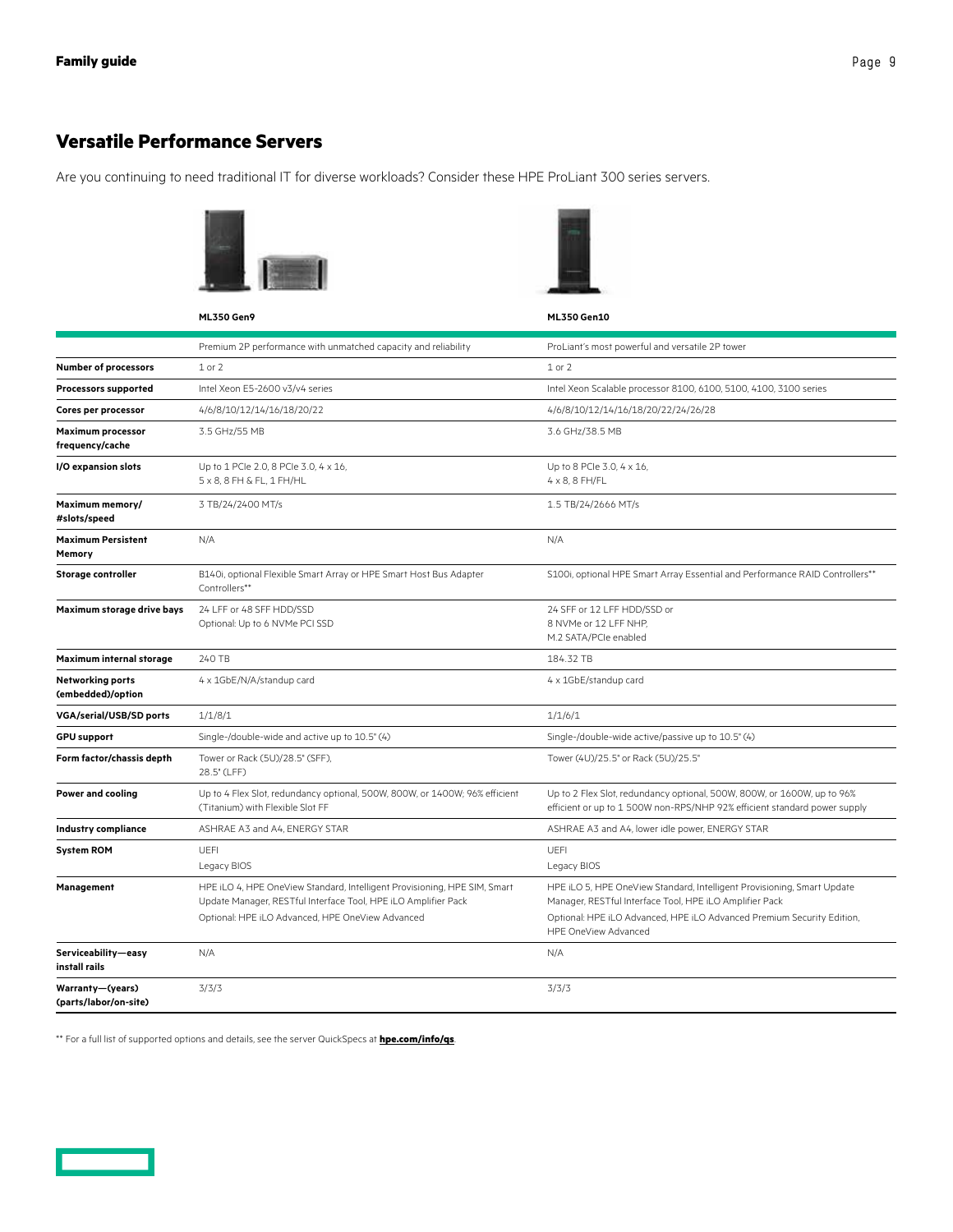| ane | N |
|-----|---|
|     |   |

|                                              | <b>DL360 Gen9</b>                                                                                                                                                                                                                                   | DL360 Gen10                                                                                                                                                                                                                          |  |
|----------------------------------------------|-----------------------------------------------------------------------------------------------------------------------------------------------------------------------------------------------------------------------------------------------------|--------------------------------------------------------------------------------------------------------------------------------------------------------------------------------------------------------------------------------------|--|
|                                              | Dense performance for multi-workload compute in the data center                                                                                                                                                                                     | The dense compute standard for multi-workload environments                                                                                                                                                                           |  |
| <b>Number of processors</b>                  | $1$ or $2$                                                                                                                                                                                                                                          | $1$ or $2$                                                                                                                                                                                                                           |  |
| Processors supported                         | Intel Xeon E5-2600 v3/v4 series                                                                                                                                                                                                                     | Intel Xeon Scalable processor 8100, 6100, 5100, 4100, 3100 series                                                                                                                                                                    |  |
| Cores per processor                          | 4/6/8/10/12/14/16/18/20/22                                                                                                                                                                                                                          | 4/6/8/10/12/14/16/18/20/22/24/26/28                                                                                                                                                                                                  |  |
| <b>Maximum processor</b><br>frequency/cache  | 3.5 GHz/55 MB                                                                                                                                                                                                                                       | 3.6 GHz/38.5 MB                                                                                                                                                                                                                      |  |
| I/O expansion slots                          | Up to 3 PCIe 3.0, 1 x 16, 1 x 8,<br>1 FH/%L, 1 FH/HL length                                                                                                                                                                                         | Up to 3 PCle 3.0, 1 x 16, 1 x 8,<br>1 FH/%L, 1 FH/HL length                                                                                                                                                                          |  |
| Maximum memory/<br>#slots/speed              | 3 TB/24/2400 MT/s                                                                                                                                                                                                                                   | 3 TB/24/2666 MT/s                                                                                                                                                                                                                    |  |
| <b>Maximum Persistent</b><br>Memory          | Up to (16) 8 GB NVDIMMs option (128 GB max)                                                                                                                                                                                                         | Up to (12) 16 GB NVDIMMs option (192 GB max)                                                                                                                                                                                         |  |
| <b>Storage controller</b>                    | B140i**                                                                                                                                                                                                                                             | S100i, optional HPE Smart Array Essential and Performance RAID Controllers<br>Mode Controllers**                                                                                                                                     |  |
| Maximum storage drive bays                   | 4 LFF or 8 + 2 SFF HDD/SSD,<br>M.2 enabled Optional: Up to 2 or<br>6 NVMe PCIe SSD                                                                                                                                                                  | 10 NVMe + 1 SFF or 8 + 2 + 1 SFF or<br>4 LFF + 1 SFF SAS/SATA HDD/SSD<br>M.2 SATA/PCIe enabled, optional Dual uFF M.2 Enablement Kits                                                                                                |  |
| Maximum internal storage                     | 40 TB                                                                                                                                                                                                                                               | 168+TB                                                                                                                                                                                                                               |  |
| <b>Networking ports</b><br>(embedded)/option | 4 x 1GbE/Optional FlexibleLOM/standup card                                                                                                                                                                                                          | 4 x 1GbE/Optional FlexibleLOM/standup cards                                                                                                                                                                                          |  |
| <b>VGA/serial/USB/SD ports</b>               | 2/1/5/2                                                                                                                                                                                                                                             | Display port (front) VGA (rear)/1<br>1 optional serial (rear)/5 USB 3.0<br>(1 front, 2 internal, 1 rear); 1 USB<br>2.0 Optional (front)/1 SD port (internal)                                                                         |  |
| <b>GPU</b> support                           | Single-wide and active up to 9.5" (2)                                                                                                                                                                                                               | Single-wide and active to 9.5" (2), up to 150W each                                                                                                                                                                                  |  |
| Form factor/chassis depth                    | Rack (1U)/27.5" (SFF), 29.5" (LFF)                                                                                                                                                                                                                  | Rack (1U)/27.81" (SFF), 29.5" (LFF)                                                                                                                                                                                                  |  |
| <b>Power and cooling</b>                     | Up to 2 Flex Slot, redundancy optional, 500W, 800W, or 1400W; up to 96%<br>efficient (Titanium) with HPE Flexible Slot Power Supplies with optional<br>HPE Battery Backup Hot plug fans with full N+1 redundancy, optional high<br>performance fans | Up to 2 Flex Slot, redundancy optional, 500W, 800W or 1600W; up to<br>96% efficient (Titanium); hot plug fans with full N+1 redundancy; optional<br>high-performance fans                                                            |  |
| <b>Industry compliance</b>                   | ASHRAE A3 and A4, ENERGY STAR                                                                                                                                                                                                                       | ASHRAE A3 and A4,* ENERGY STAR                                                                                                                                                                                                       |  |
| <b>System ROM</b>                            | <b>UEFI</b><br>Legacy BIOS                                                                                                                                                                                                                          | UEFI<br>Legacy BIOS                                                                                                                                                                                                                  |  |
| Management                                   | HPE iLO 4, HPE OneView Standard, Intelligent Provisioning, HPE SIM, Smart<br>Update Manager, RESTful Interface Tool, HPE iLO Amplifier Pack<br>Optional: HPE iLO Advanced                                                                           | HPE iLO 5, HPE OneView Standard, Intelligent Provisioning, Smart Update<br>Manager, RESTful Interface Tool, HPE iLO Amplifier Pack<br>Optional: HPE iLO Advanced; HPE iLO Advanced Premium Security Edition;<br>HPE OneView Advanced |  |
| Serviceability-easy<br>install rails         | Standard                                                                                                                                                                                                                                            | Standard                                                                                                                                                                                                                             |  |
| Warranty-(years)<br>(parts/labor/on-site)    | 3/3/3                                                                                                                                                                                                                                               | 3/3/3                                                                                                                                                                                                                                |  |

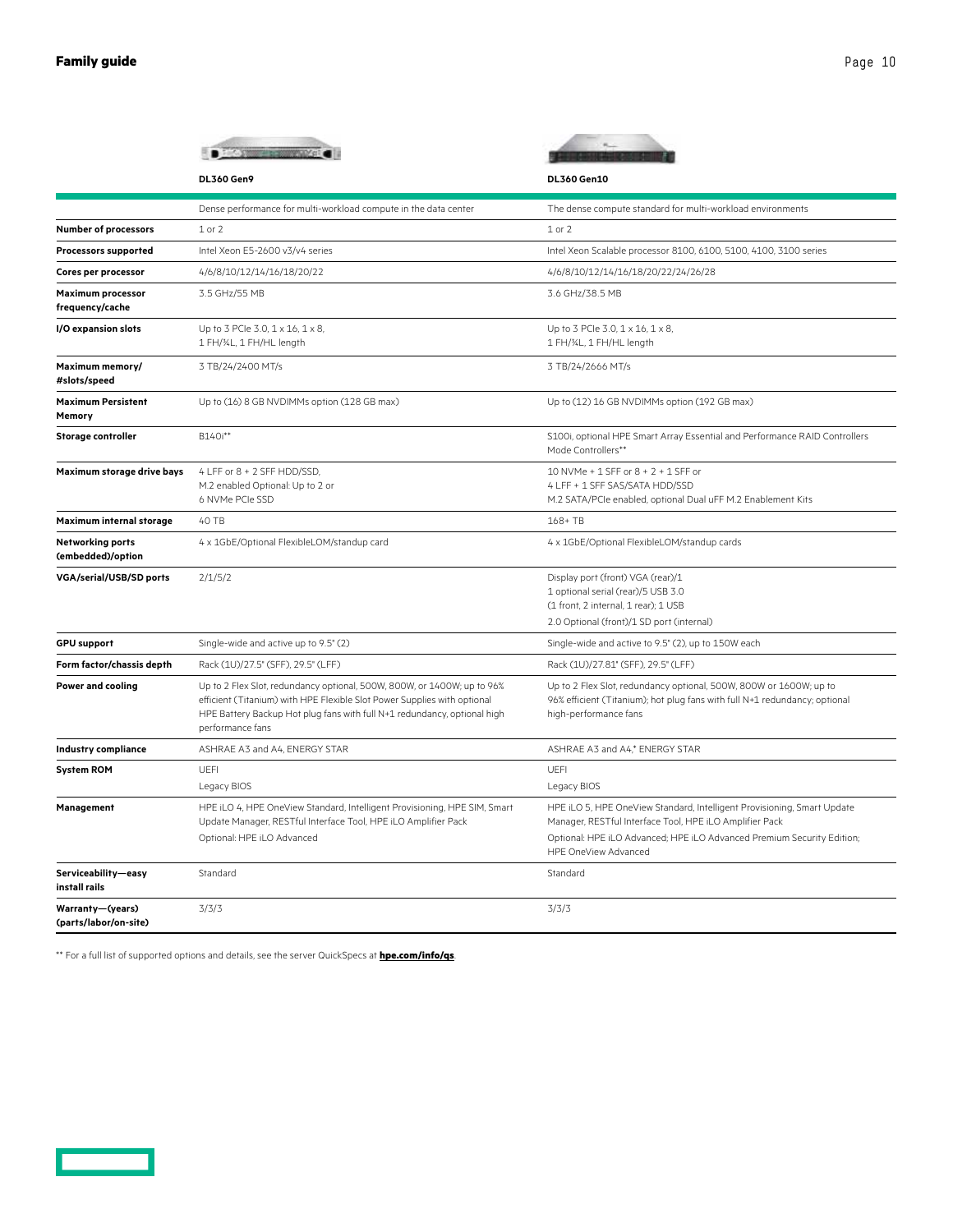and the control of the con-

|                                              | an an A                                                                                                                                                           | <b>DL380 Gen10</b>                                                                                                                                                      |  |
|----------------------------------------------|-------------------------------------------------------------------------------------------------------------------------------------------------------------------|-------------------------------------------------------------------------------------------------------------------------------------------------------------------------|--|
|                                              | <b>DL380 Gen9</b>                                                                                                                                                 |                                                                                                                                                                         |  |
|                                              | The no-compromise data center standard for multi-workload compute                                                                                                 | The industry-leading server for multi-workload compute                                                                                                                  |  |
| <b>Number of processors</b>                  | $1$ or $2$                                                                                                                                                        | $1$ or $2$                                                                                                                                                              |  |
| <b>Processors supported</b>                  | Intel Xeon E5-2600 v3/v4 series                                                                                                                                   | Intel Xeon Scalable processor 8100, 6100, 5100, 4100, and 3100 series                                                                                                   |  |
| Cores per processor                          | 4/6/8/10/12/14/16/18/20/22                                                                                                                                        | 4/6/8/10/12/14/16/18/20/22/24/26/28                                                                                                                                     |  |
| Maximum processor<br>frequency/cache         | 3.5 GHz/55 MB                                                                                                                                                     | 3.9 GHz/38.5 MB                                                                                                                                                         |  |
| I/O expansion slots                          | Up to 6 PCIe 3.0, 2 x 16, 4 x 8, 2 FH/FL, 4 FH/HL                                                                                                                 | Up to 8 PCIe 3.0                                                                                                                                                        |  |
| Maximum memory/<br>#slots/speed              | 3 TB/24/2400 MT/s                                                                                                                                                 | 3 TB/24/2666 MT/s                                                                                                                                                       |  |
| <b>Maximum Persistent</b><br>Memory          | Up to (16) 8 GB NVDIMMs option (128 GB max)                                                                                                                       | Up to (24) 16 GB NVDIMMs option (384 GB max)<br>Up to 1 TB Scalable Persistent Memory                                                                                   |  |
| <b>Storage controller</b>                    | B140i, optional Flexible Smart Array or Smart SAS<br>HBA controllers**                                                                                            | S100i, optional HPE Smart Array Essential and Performance RAID Controllers**                                                                                            |  |
| Maximum storage                              | 12 + 3 LFF or 24 + 2 SFF HDD/SSD, M.2 enabled                                                                                                                     | 24 + 6 SFF SAS/SATA HDD/SSD or                                                                                                                                          |  |
| drive bays                                   | Optional: Up to 6 NVMe PCIe SSD                                                                                                                                   | 12 + 4 + 3 LFF + 2 SFF SAS/SATA HDD/SSD or 20 NVMe PCI                                                                                                                  |  |
|                                              |                                                                                                                                                                   | SSD, M.2 enabled, optional dual uFF enablement kits                                                                                                                     |  |
| <b>Maximum internal</b><br>storage           | 150 TB                                                                                                                                                            | 462 TB                                                                                                                                                                  |  |
| <b>Networking ports</b><br>(embedded)/option | 4 x 1GbE/Optional FlexibleLOM/standup card                                                                                                                        | 4 x 1GbE/Optional FlexibleLOM/standup cards                                                                                                                             |  |
| <b>VGA/serial/USB/SD</b><br>ports            | $1 + 1/1/5/1$                                                                                                                                                     | Display (UMB) VGA (optional)/1/5 (2 optional)/1                                                                                                                         |  |
| <b>GPU support</b>                           | Single-wide (3)/double-wide (2) and active/passive up to 10.5 cards                                                                                               | Single-wide (5)/double-wide (3) and active/passive up to 10.5 cards                                                                                                     |  |
| Form factor/chassis<br>depth                 | Rack (2U)/26.75" (SFF), 28.75" (LFF)                                                                                                                              | Rack (1U)/26.75" (SFF), 28.75" (LFF)                                                                                                                                    |  |
| Power and cooling                            | Up to 2 Flex Slot, redundancy optional, 500W, 800W, or 1400W; 96% efficient<br>(Titanium); hot plug fans with full N+1 redundancy, optional high-performance fans | Up to 2 Flex Slot, redundancy optional, 500W, 800W, or 1600W; up to 96% efficient<br>(Titanium); hot plug fans with full N+1 redundancy; optional high-performance fans |  |
| Industry compliance                          | ASHRAE A3 and A4, ENERGY STAR                                                                                                                                     | ASHRAE A3 and A4, ENERGY STAR                                                                                                                                           |  |
| <b>System ROM</b>                            | UEFI                                                                                                                                                              | UEFI                                                                                                                                                                    |  |
|                                              | Legacy BIOS                                                                                                                                                       | Legacy BIOS                                                                                                                                                             |  |
| Management                                   | HPE iLO 4, HPE OneView Standard, Intelligent Provisioning, HPE SIM, Smart Update<br>Manager, RESTful Interface Tool, HPE iLO Amplifier Pack                       | HPE iLO 5, HPE OneView Standard, Intelligent Provisioning, Smart Update Manager,<br>RESTful Interface Tool, HPE iLO Amplifier Pack                                      |  |
|                                              | Optional: HPE iLO Advanced, HPE OneView Advanced                                                                                                                  | Optional: HPE iLO Advanced; HPE iLO Advanced Premium Security Edition;<br><b>HPE OneView Advanced</b>                                                                   |  |
| Serviceability-easy<br>install rails         | Standard                                                                                                                                                          | Standard                                                                                                                                                                |  |
| Warranty-(years)<br>(parts/labor/on-site)    | 3/3/3                                                                                                                                                             | 3/3/3                                                                                                                                                                   |  |

and the control of the con-

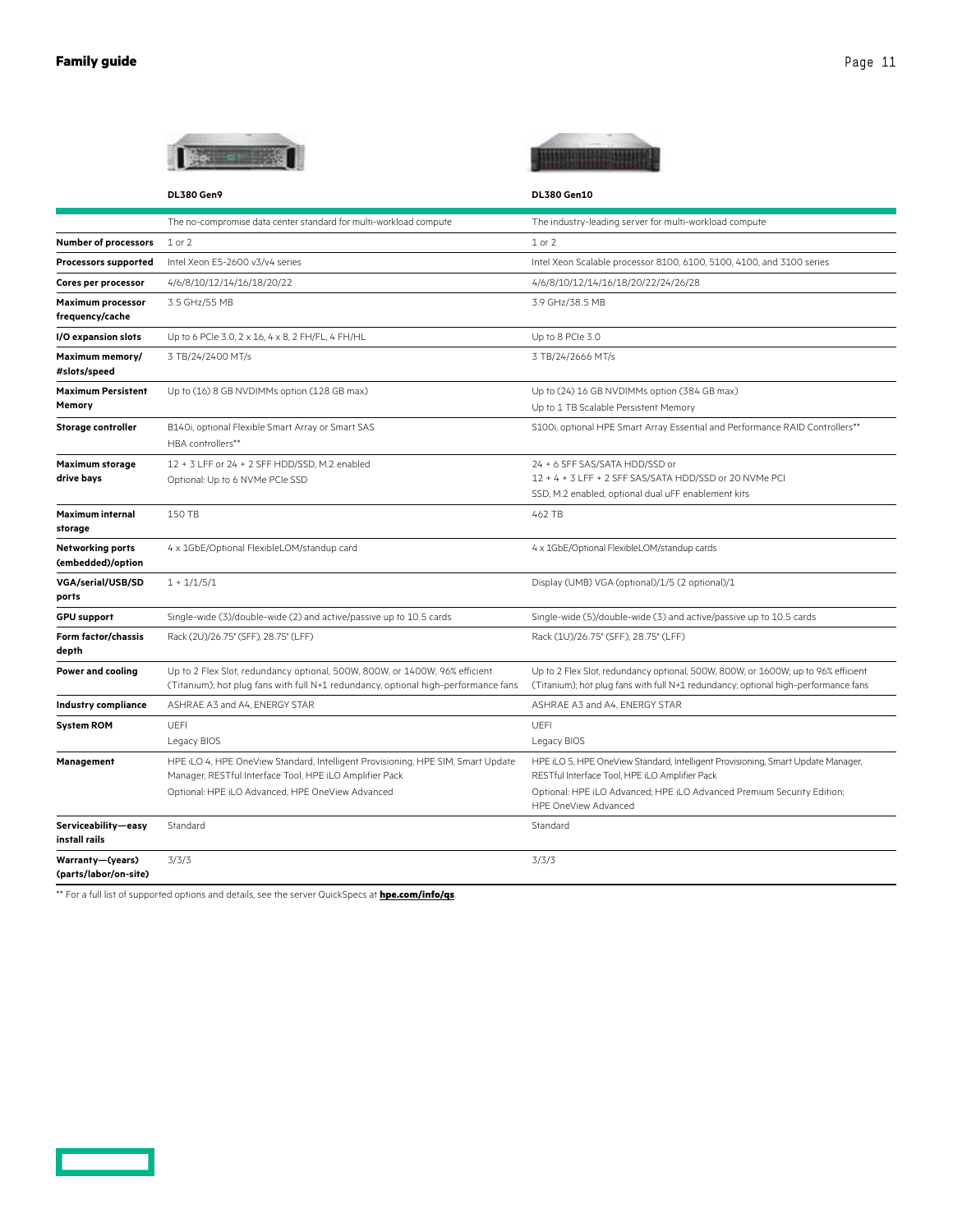| <b><i>A R. A. Married A. Millerson</i></b> |              |  |
|--------------------------------------------|--------------|--|
|                                            |              |  |
|                                            | ---<br>_____ |  |
|                                            |              |  |
|                                            |              |  |



|                                              | DL385p Gen8                                                                                                         | <b>DL385 Gen10</b>                                                                                                                                                                  |
|----------------------------------------------|---------------------------------------------------------------------------------------------------------------------|-------------------------------------------------------------------------------------------------------------------------------------------------------------------------------------|
|                                              | Performance and flexibility that means business                                                                     | A new formula for server virtualization                                                                                                                                             |
| <b>Number of processors</b>                  | $1$ or $2$                                                                                                          | 1 or 2                                                                                                                                                                              |
| <b>Processors supported</b>                  | AMD Opteron 6300 Series                                                                                             | AMD EPYC 7000 Series                                                                                                                                                                |
| Cores per processor                          | 4/8/12/16                                                                                                           | 8/16/24/32                                                                                                                                                                          |
| <b>Maximum processor</b><br>frequency/cache  | 3.5 GHz/16 MB                                                                                                       | 3.2 GHz/64 MB                                                                                                                                                                       |
| I/O expansion slots                          | Up to 6 PCIe 2.0, 1 x 16, 4 x 8, 1 x 4, 2 FH/FL, 4 FH/HL                                                            | Up to 8 PCIe 3.0                                                                                                                                                                    |
| Maximum memory/<br>#slots/speed              | 768 GB/24/1600 MT/s                                                                                                 | 4 TB/32/2666MT/s*                                                                                                                                                                   |
| <b>Maximum Persistent</b><br>Memory          | N/A                                                                                                                 | N/A                                                                                                                                                                                 |
| <b>Storage controller</b>                    | P420i, optional**                                                                                                   | S100i for M.2 support, optional HPE Smart Array Essential and Performance RAID<br>Controllers**                                                                                     |
| <b>Maximum storage</b><br>drive bays         | 12 LFF or 25 SFF HDD/SSD                                                                                            | 24 + 6 SFF SAS/SATA HDD/SSD or 12 + 4 + 3<br>LFF + 2 SFF SAS/SATA HDD/SSD or 24<br>NVMe PCI and 2 M.2 connectors embedded on mother board<br>SSD, optional dual uFF enablement kits |
| <b>Maximum internal</b><br>storage           | 120 TB                                                                                                              | 462 TB                                                                                                                                                                              |
| <b>Networking ports</b><br>(embedded)/option | N/A/FlexibleLOM                                                                                                     | 4 x 1GbE/Optional FlexibleLOM/standup cards                                                                                                                                         |
| VGA/serial/USB/SD<br>ports                   | 2/1/8/1                                                                                                             | Display (UMB) VGA (optional)/1/5 (2 optional)/1                                                                                                                                     |
| <b>GPU support</b>                           | N/A                                                                                                                 | Single-wide (5)/double-wide (3) and active/passive up to 10.5 cards*                                                                                                                |
| Form factor/chassis<br>depth                 | Rack (2U)                                                                                                           | Rack (1U)/26.75" (SFF), 28.75" (LFF)                                                                                                                                                |
| <b>Power and cooling</b>                     | Up to 2 Common Slot power supplies, redundancy optional, 460W, 750W, or 1200W                                       | Up to 2 Flex Slot, redundancy optional, 500W, 800W, or 1600W; up to 96% efficient<br>(Titanium); hot plug fans with full N+1 redundancy; optional high-performance fans             |
| <b>Industry compliance</b>                   | N/A                                                                                                                 | ASHRAE A3 and A4, ENERGY STAR                                                                                                                                                       |
| <b>System ROM</b>                            | Legacy BIOS                                                                                                         | UEFI<br>Legacy BIOS                                                                                                                                                                 |
| Management                                   | HPE iLO 4, HPE OneView Standard, Intelligent Provisioning, HPE SIM, Smart Update<br>Manager, HPE iLO Amplifier Pack | HPE iLO 5, HPE OneView Standard, Intelligent Provisioning, Smart Update Manager,<br>RESTful Interface Tool, HPE iLO Amplifier Pack                                                  |
|                                              | Optional: HPE iLO Advanced, HPE OneView Advanced                                                                    | Optional: HPE iLO Advanced; HPE iLO Advanced Premium Security Edition;<br>HPE OneView Advanced                                                                                      |
| Serviceability-easy<br>install rails         | N/A                                                                                                                 | Standard                                                                                                                                                                            |
| Warranty-(years)<br>(parts/labor/on-site)    | 3/3/3                                                                                                               | 3/3/3                                                                                                                                                                               |

\* Available 1H2018

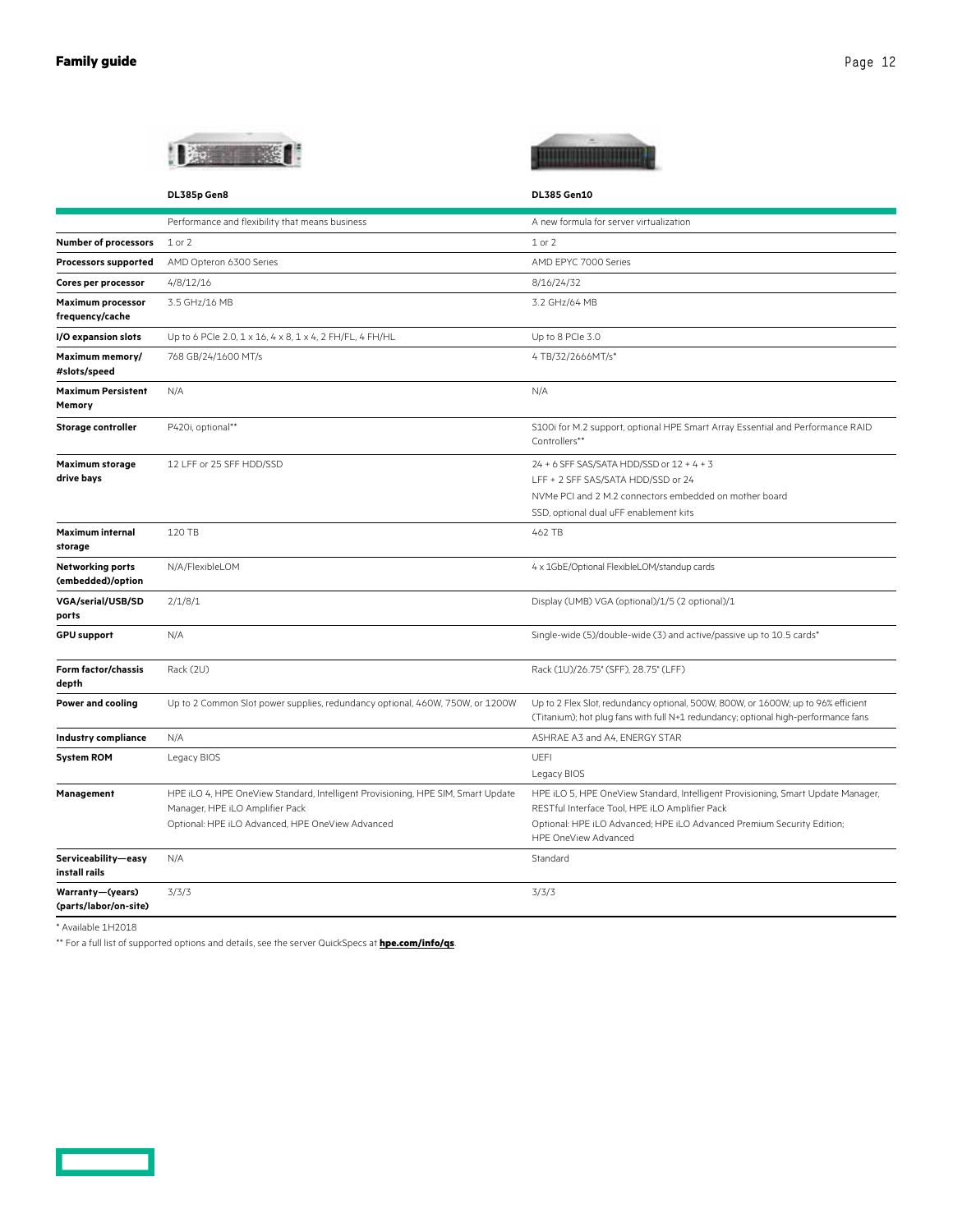### <span id="page-12-0"></span>**Scale-up Servers**

Do you need to scale up? Consider these HPE ProLiant 500 series servers.

|                                               | <b>Brown 18</b>                                                                                                                                                                                    |                                                                                                                                                                                                                                      |
|-----------------------------------------------|----------------------------------------------------------------------------------------------------------------------------------------------------------------------------------------------------|--------------------------------------------------------------------------------------------------------------------------------------------------------------------------------------------------------------------------------------|
|                                               | <b>DL560 Gen9</b>                                                                                                                                                                                  | <b>DL560 Gen10</b>                                                                                                                                                                                                                   |
|                                               | High-density 4-socket server for multi-workload compute                                                                                                                                            | The high-density scale-up server for business-critical workloads                                                                                                                                                                     |
| <b>Number of processors</b>                   | 1, 2, or 4                                                                                                                                                                                         | 1, 2, or 4                                                                                                                                                                                                                           |
| <b>Processors supported</b>                   | Intel Xeon E5-4600 v3/v4 series                                                                                                                                                                    | Intel Xeon Scalable processor 8100, 6100, and 5100 series                                                                                                                                                                            |
| Cores per processor                           | 6/10/12/14/16/18/20/22                                                                                                                                                                             | 4/6/8/10/12/14/16/18/20/22/24/26/28                                                                                                                                                                                                  |
| <b>Maximum processor</b><br>frequency/cache   | 2.6 GHz/55 MB                                                                                                                                                                                      | 3.6 GHz/38.5 MB                                                                                                                                                                                                                      |
| I/O expansion slots                           | Up to 7 PCIe 3.0, 1 x16, 6 x8, 6 FH/HL, 1 LP                                                                                                                                                       | Up to 8 PCIe 3.0                                                                                                                                                                                                                     |
| Maximum memory/<br>#slots/speed               | 6 TB*/48/2400 MT/s                                                                                                                                                                                 | 6 TB/48/2666 MT/s                                                                                                                                                                                                                    |
| <b>Maximum Persistent</b><br>Memory           | N/A                                                                                                                                                                                                | Up to (24) 16 GB NVDIMMs option (384 GB max)                                                                                                                                                                                         |
| <b>Storage controller</b><br>(embedded)       | Embedded SATA, optional, Flexible Smart Array or Smart Array or Smart HBA<br>via PCle**                                                                                                            | S100i, optional HPE Smart Array Essential and Performance RAID Controllers**                                                                                                                                                         |
| Maximum storage drive bays                    | 24 SFF HDD/SSD, M.2 enabled<br>Optional: Up to 6 NVMe PCIe SSD                                                                                                                                     | 24 SFF SAS/SATA HDD/SSD with Optional 12 NVMe SSD, M.2 enabled<br>Optional: Dual uFF enablement kits                                                                                                                                 |
| Maximum internal storage                      | 96 TB                                                                                                                                                                                              | 367 TB                                                                                                                                                                                                                               |
| <b>Networking ports</b><br>(embedded)/options | FlexibleLOM/standup card                                                                                                                                                                           | Optional FlexibleLOM/standup cards                                                                                                                                                                                                   |
| <b>VGA/serial/USB/SD ports</b>                | 2/1/9/1                                                                                                                                                                                            | 2/1/9/1                                                                                                                                                                                                                              |
| <b>GPU support</b>                            | HL/FH(2)                                                                                                                                                                                           | HL/FH(2)                                                                                                                                                                                                                             |
| Form factor/chassis depth                     | Rack (2U)/29" (SFF)                                                                                                                                                                                | Rack (2U)/29.75" (SFF)                                                                                                                                                                                                               |
| Power and cooling                             | Up to 2 Common Slot, redundancy<br>optional, 1200W or 1500W                                                                                                                                        | Up to 4 Flex Slot, redundancy optional, 800W or 1600W; Hot plug fans<br>with full N+1 redundancy                                                                                                                                     |
| Industry compliance                           | ASHRAE A3 and A4, ENERGY STAR                                                                                                                                                                      | ASHRAE A3 & A4, ENERGY STAR                                                                                                                                                                                                          |
| <b>System ROM</b>                             | <b>UEFI</b><br>Legacy BIOS                                                                                                                                                                         | UEFI<br>Legacy BIOS                                                                                                                                                                                                                  |
| Management                                    | HPE iLO 4, HPE OneView Standard, Intelligent Provisioning, HPE SIM, Smart<br>Update Manager, RESTful Interface Tool, HPE iLO Amplifier Pack<br>Optional: HPE iLO Advanced,<br>HPE OneView Advanced | HPE iLO 5, HPE OneView Standard, Intelligent Provisioning, Smart Update<br>Manager, RESTful Interface Tool, HPE iLO Amplifier Pack<br>Optional: HPE iLO Advanced, HPE iLO Advanced Premium Security Edition;<br>HPE OneView Advanced |
| Serviceability-easy<br>install rails          | Standard                                                                                                                                                                                           | Standard                                                                                                                                                                                                                             |
| Warranty-(years)<br>(parts/labor/on-site)     | 3/3/3                                                                                                                                                                                              | 3/3/3                                                                                                                                                                                                                                |

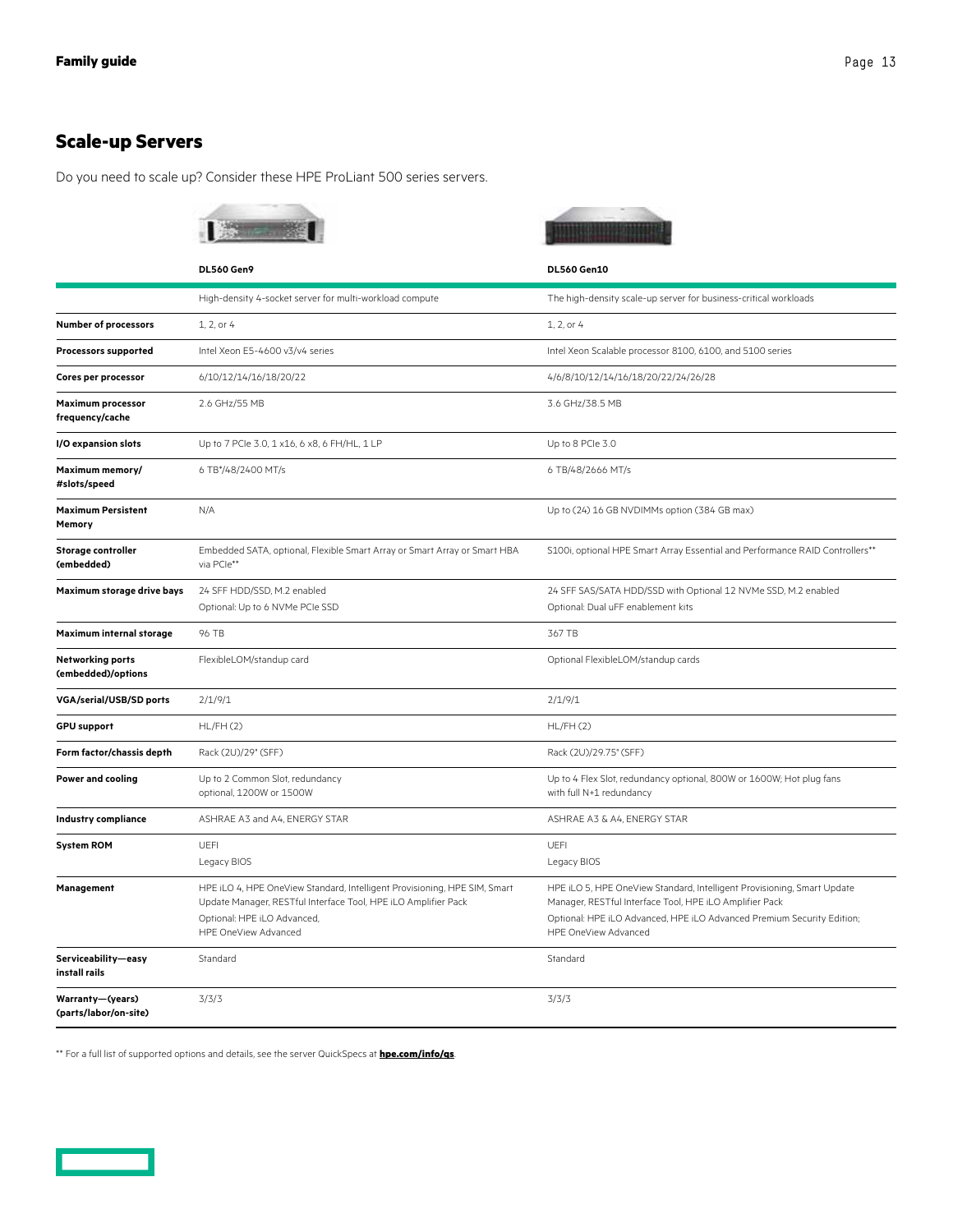|                                             | <b>DL580 Gen9</b>                                                                                                                                                                               | <b>DL580 Gen10</b>                                                                                                                                                                                                                  |
|---------------------------------------------|-------------------------------------------------------------------------------------------------------------------------------------------------------------------------------------------------|-------------------------------------------------------------------------------------------------------------------------------------------------------------------------------------------------------------------------------------|
|                                             | The 4-socket enterprise standard for resource and data-intensive workloads                                                                                                                      | The resilient, highly expandable scale-up server for business critical workloads                                                                                                                                                    |
| <b>Number of processors</b>                 | 2, 3, or 4                                                                                                                                                                                      | 1, 2, 3 or 4                                                                                                                                                                                                                        |
| <b>Processors supported</b>                 | Intel Xeon E7-4800 v3/v4 series<br>Intel Xeon E7-8800 v3/v4 series                                                                                                                              | Intel Xeon Scalable processor 8100, 6100, and 5100 series                                                                                                                                                                           |
| Cores per processor                         | 4/8/10/12/14/16/18/20/22/24                                                                                                                                                                     | 4/6/8/10/12/14/16/18/20/22/24/26/28                                                                                                                                                                                                 |
| <b>Maximum processor</b><br>frequency/cache | 3.2 GHz/60 MB                                                                                                                                                                                   | 3.6 GHz/38.5 MB                                                                                                                                                                                                                     |
| I/O expansion slots                         | Up to 9 PCIe 3.0, 5 x16, 4 x8, 9 FH/FL                                                                                                                                                          | Up to 16 PCle 3.0                                                                                                                                                                                                                   |
| Maximum memory/<br>#slots/speed             | 12 TB/96/1866 MT/s                                                                                                                                                                              | 6 TB/48/2666 MT/s                                                                                                                                                                                                                   |
| <b>Maximum Persistent</b><br>Memory         | N/A                                                                                                                                                                                             | Up to (24) 16 GB NVDIMMs option (384 GB max)                                                                                                                                                                                        |
| <b>Storage controller</b><br>(embedded)     | P830i**                                                                                                                                                                                         | S100i, optional HPE Smart Array Essential and Performance RAID Controllers **                                                                                                                                                       |
| Maximum storage drive bays                  | 10 SFF HDD/SSD<br>Optional: Up to 5 NVMe PCIe SSD                                                                                                                                               | 48 SFF SAS/SATA HDD/SSD<br>Optional: 20 NVMe SSD                                                                                                                                                                                    |
| Maximum internal storage                    | 40 TB                                                                                                                                                                                           | 734 TB                                                                                                                                                                                                                              |
| Networking ports<br>(embedded)/options      | N/A/FlexibleLOM                                                                                                                                                                                 | Optional FlexibleLOM/standup cards                                                                                                                                                                                                  |
| <b>VGA/serial/USB/SD ports</b>              | 2/1/8/1                                                                                                                                                                                         | 2/1/9/2                                                                                                                                                                                                                             |
| <b>GPU support</b>                          | Double-wide (4)                                                                                                                                                                                 | FL/FH Double-wide (4)                                                                                                                                                                                                               |
| Form factor/chassis depth                   | Rack (4U)/29"                                                                                                                                                                                   | Rack (4U)/29.75"                                                                                                                                                                                                                    |
| <b>Power and cooling</b>                    | Up to 4 Common Slot, redundancy optional, 1200W or 1500W,<br>94% efficient (Platinum Plus)                                                                                                      | Up to 4 Flex Slot, 94% efficient<br>800W or 1600W; hot plug fans with N+1 redundancy                                                                                                                                                |
| <b>Industry compliance</b>                  | ASHRAE A3 and A4                                                                                                                                                                                | ASHRAE A3 and A4, ENERGY STAR                                                                                                                                                                                                       |
| <b>System ROM</b>                           | <b>UEFI</b><br>Legacy BIOS                                                                                                                                                                      | UEFI<br>Legacy BIOS                                                                                                                                                                                                                 |
| Management                                  | HPE iLO 4, HPE OneView Standard, Intelligent Provisioning, HPE SIM, Smart<br>Update Manager, RESTful Interface Tool, HPE iLO Amplifier Pack<br>Optional: HPE iLO Advanced, HPE OneView Advanced | HPE iLO 5, HPE OneView Standard, Intelligent Provisioning, Smart Update<br>Manager, RESTful Interface Tool, HPE iLO Amplifier Pack<br>Optional: HPE iLO Advanced, HPE iLO Advanced Premium Security Edition<br>HPE OneView Advanced |
| Serviceability-easy<br>install rails        | Standard with CMA                                                                                                                                                                               | Standard with CMA                                                                                                                                                                                                                   |
| Warranty-(years)<br>(parts/labor/on-site)   | 3/3/3                                                                                                                                                                                           | 3/3/3                                                                                                                                                                                                                               |

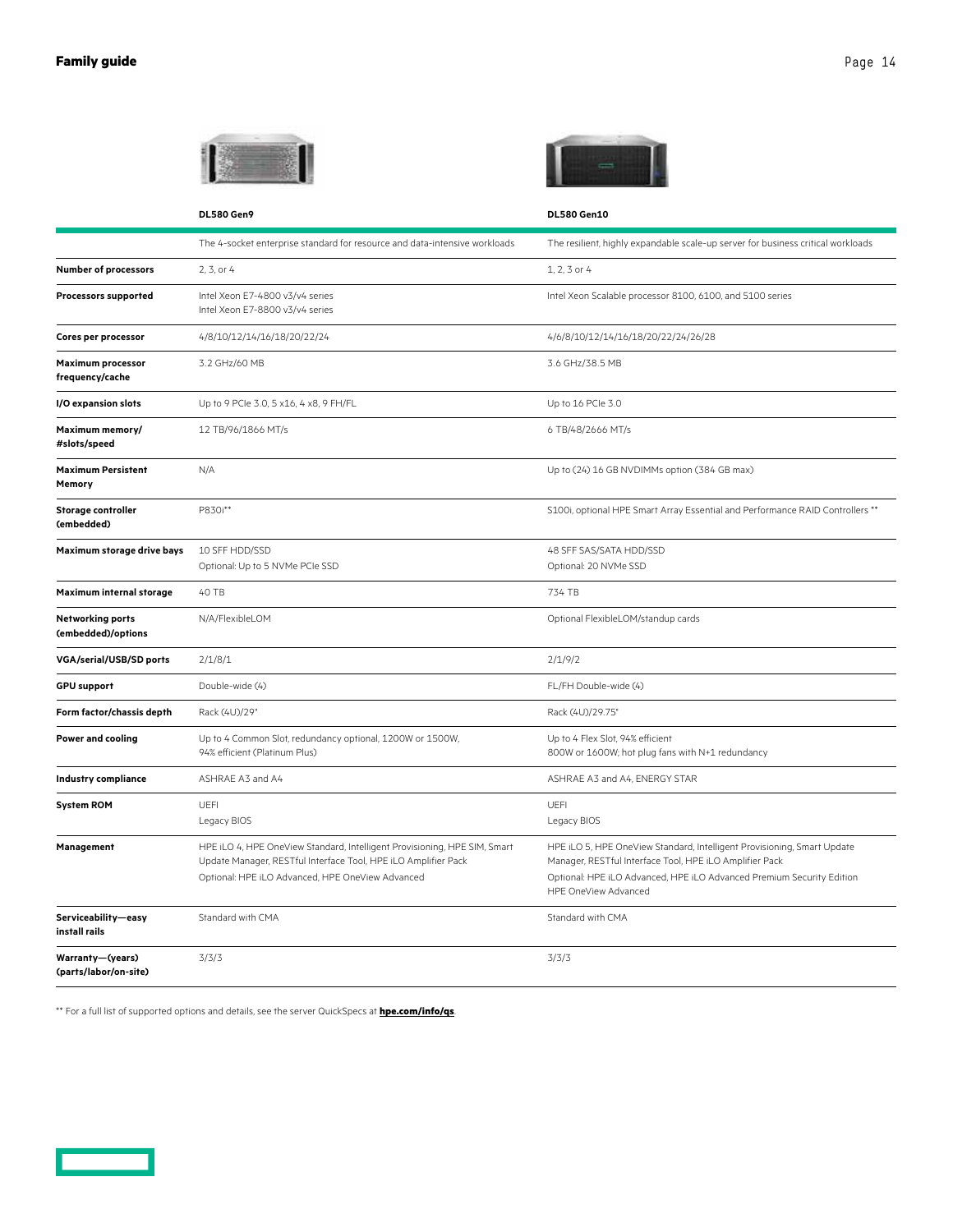<span id="page-14-0"></span>Which operating systems/virtual environments are supported?

HPE ProLiant rack and tower servers support the following operating systems and virtual environments:

- Microsoft<sup>®</sup>
- Red Hat®
- SUSE
- Oracle
- Canonical
- ClearOS (supported on 10, 100, and 300 series servers)

You can purchase your entire operating environment from Hewlett Packard Enterprise; we resell and provide full service and support for Microsoft Windows operating systems; Red Hat Enterprise Linux subscriptions; SUSE Linux subscriptions; and Microsoft Hyper-V, VMware®, and Red Hat Enterprise Virtualization subscriptions.

ClearOS is a simple, secure, and affordable operating system with an application marketplace of over 100 applications that allows customers to lean on their trusted IT partner to build customized solutions. ClearOS is available via CTO, Intelligent Provisioning, or via download. To learn more on what you can do, please visit **[hpe.com/](http://www.hpe.com/servers/clearos) [servers/clearos](http://www.hpe.com/servers/clearos)**.

For the latest operating system support information and to learn more, see: **[hpe.com/info/ossupport](http://www.hpe.com/info/ossupport)**.

<sup>9</sup> Internal lab testing performed January 2017 comparing HPE Gen9 to Gen10 Smart Array Controllers with 4 KB random read test.

<sup>10</sup> Internal lab testing performed October 2016 comparing HPE Gen9 vs. Gen10 Smart Array Controllers.

### **Get enhanced functionality and added benefits with HPE Server Options**

Inside each HPE server are essential performance building blocks—think core DNA—such as DDR memory, storage, and network adapters. We call these building blocks **[HPE Server](https://www.hpe.com/info/serveroptions)  [Options](https://www.hpe.com/info/serveroptions)**—designed to deliver the highest performance for any workload, deliver that performance with persistent reliability, and at economics that don't slow down your business. Thus, **[ProLiant Gen10 servers](https://www.hpe.com/info/gen10)** configured with HPE Server Options are the ideal solution for any application workload and any IT environment, from the smallest SMB site to the largest enterprise data center.

HPE Server Options are integrated with many HPE system management tools for easy configuration, maintenance, and installation, lowering your operations costs when compared to non-HPE components.

HPE Server Options have gone through a rigorous testing process for flawless installation, maintenance, and upgrade. There's a wide range of options, from storage drives, memory, network adapters, and processors, to the Rack and Power Infrastructure and beyond.

### **HPE Memory**

Choosing the right memory is the key to getting the highest application performance, system reliability and faster return on your IT investment. HPE's portfolio includes HPE Standard Memory—suitable for smaller capacity needs—and HPE SmartMemory, for memory-intensive workloads. Customers may select from different HPE memory types and DIMM capacities to optimize server efficiency, capacity, and performance.

All HPE memory modules are tested on ProLiant server platforms beyond industry standards to diagnose problems, deliver rapid resolutions, and avoid failures. Additional authentication assures you that your memory is optimized and performance tuned for your server. For more information, visit **[hpe.com/info/memory](http://www.hpe.com/info/memory)**.

### **HPE Server Storage**

As data storage and accessibility requirements grow, you need solutions that can help overcome performance bottlenecks. HPE Server Storage for ProLiant Gen10 servers offer the industry's broadest portfolio of storage products, which include hard disk drives (HDDs), solid-state drives (SSDs), and Smart Array Controllers.

**HPE Smart Array Gen10:** HPE's new line of enterprise-class RAID controllers for Gen10 servers help maximize performance, data availability, and storage capacity. They deliver up to 1.6 million IOPS—65% better performance $\degree$ —while using up to 45% less power $^{10}$  than previous generation controllers. And new mixed mode offers customers the flexibility of using both HBA and RAID mode, simultaneously, on a single controller freeing up a PCIe slot for other uses. Choose from Smart Array S-Class software RAID, and Smart Array E-Class or P-Class controllers.

- Ideal for entry-level solutions that use SATA drives in basic RAID configurations, **HPE Smart Array S-Class (Software RAID)** delivers the efficiency needed to address evolving data storage needs. Features include RAID levels 0/1/5, support for 6G SATA, and access to the Unified Extensible Firmware Interface (UEFI) configuration tool.
- Cost-effective **HPE Smart Array E-Class Controllers** provide simple RAID storage and enablement for software-defined storage with enterprise-class reliability and security. Key features include RAID on Chip (ROC) and RAID levels 0/1/5/10. This controller operates in mixed mode, encrypts any drive connected to it with HPE Smart Array SR Secure Encryption, and provides simplicity with the UEFI configuration tool.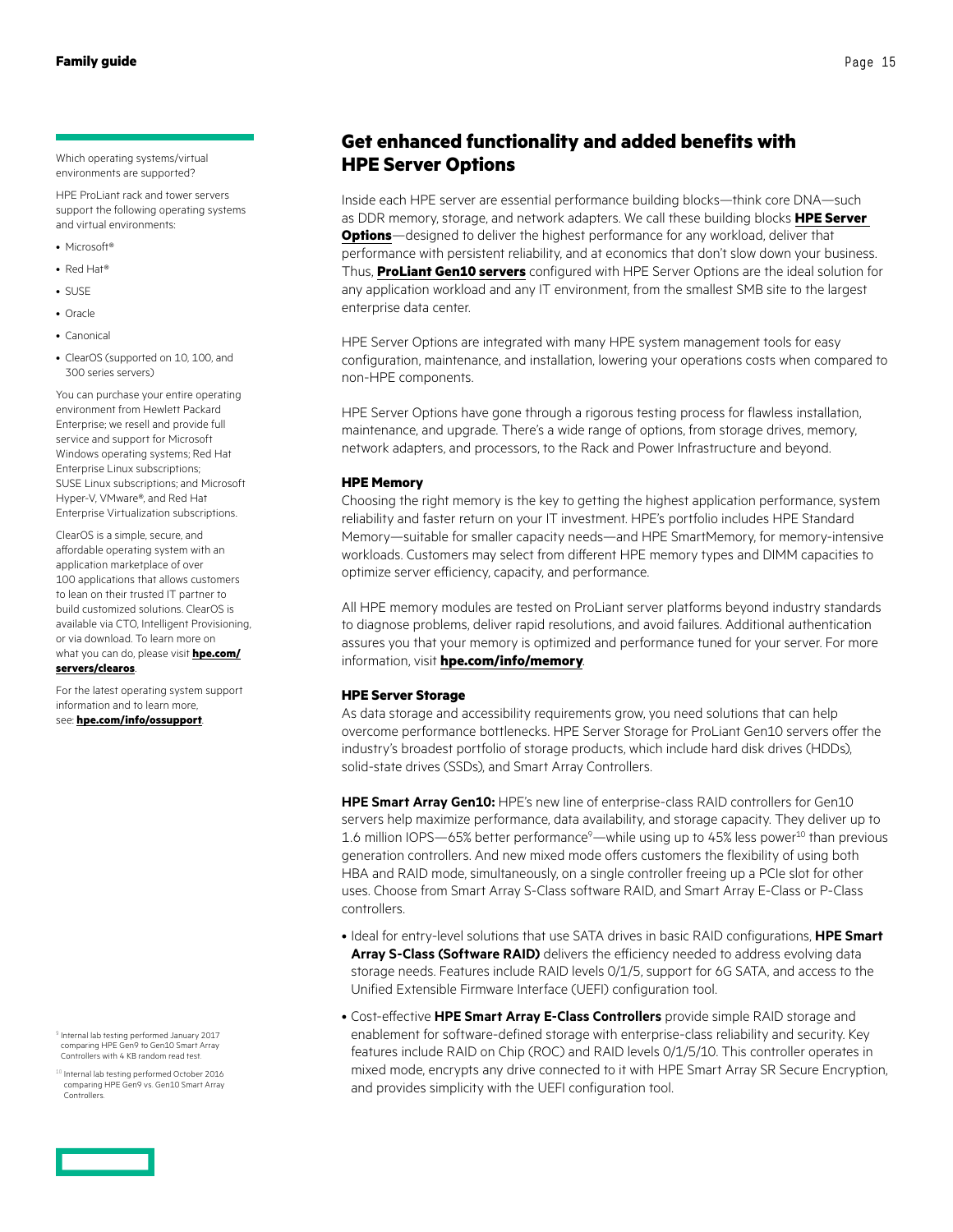• Maximize the performance of enterprise-class server storage with **HPE Smart Array P-Class Controllers**. These controllers are supported on HPE ProLiant rack and tower, BladeSystem, and Apollo servers, and Synergy Compute Modules. Key features include raid-on-chip (ROC), support for flash-backed write cache (FBWC), and advanced RAID levels 0/1/5/6/10/50/60 ADM. This controller operates in mixed mode, encrypts any drive connected to it with HPE Smart Array SR Secure Encryption, and provides simplicity with the UEFI configuration tool.

### **Gen9**

HPE Smart Array Gen9 controllers are ideal for maximizing performance while supporting advanced RAID levels. Smart Array controllers offer encryption for data-at-rest on any drive connected to the controller. Smart Array controllers also offer flash-backed write cache to provide enterprise-class storage performance and reliability. HPE offers a complete portfolio of enterprise-class RAID controllers with fault tolerance for ProLiant servers and advanced functionality to simplify the user experience and maximize uptime.

HPE Smart HBA Gen9 controllers provide an enterprise level, cost-effective solution for RAID 0, 1, 5, and 10 and software-defined storage solutions. Smart HBA controllers offer encryption for data-at-rest on any drive connected to the controller. HPE has several models of Smart HBA and Smart Array controllers which allow for connecting to internal drives within the server or to external attached drives in a JBOD or MSA to meet the various needs for SAS storage connectivity to ProLiant servers.

HPE hard disk drives (HDDs) deliver proven performance for any workload with reliable data integrity and security at the lowest cost per gigabyte. Available for three types of workloads: enterprise (performance optimized), midline (capacity optimized), and entry. With two interfaces: SAS (12G) and SATA (6G); two form factors: SFF (2.5") and LFF (3.5").

- **Enterprise HDDs** (SAS 15K and 10K) deliver the highest levels of performance and reliability for your mission-critical and I/O-intensive applications.
- **Midline HDDs** (SAS/SATA 7.2K) deliver high capacity, performance, and reliability for your business-critical applications.
- **Entry HDDs** are built for non-critical needs for today's server applications and storage environments. These high-capacity drives provide the lowest \$/GB.

Accelerate the performance of your data-intensive applications with HPE solid-state drives (SSDs) offering high performance and low latency for enterprise environments. HPE SSDs come in six form factors: SFF (2.5"), LFF (3.5"), M.2, M.2 Enablement Kits, Mezzanine and Add-in Cards. They are available in three broad categories based on target workloads: Read Intensive, Mixed Use, and Write Intensive.

The workloads indicate the number of drive writes per day (DWPD) that you can expect from the drive.<sup>11</sup>

- Read Intensive SSDs are typically the lowest price with endurance of <= 1 DWPD. Ideal for boot/swap, web servers, and read caching.
- Write Intensive SSDs typically have the highest write performance, with a typical endurance of >= 10 DWPD. Ideal for online transaction processing (OLTP), business intelligence, and Big Data analytics.
- Mixed Use SSDs are for workloads that need a balance of strong read and write performance, with Endurance typically > 1 and < 10 DWPD. Ideal for high I/O applications with workloads balanced between read and write.

The workloads indicate the number of drive writes per day (DWPD) that you can expect from the drive. DWPD is the maximum number of 4K host writes to the entire drive capacity of the SSD per day over a five-year period.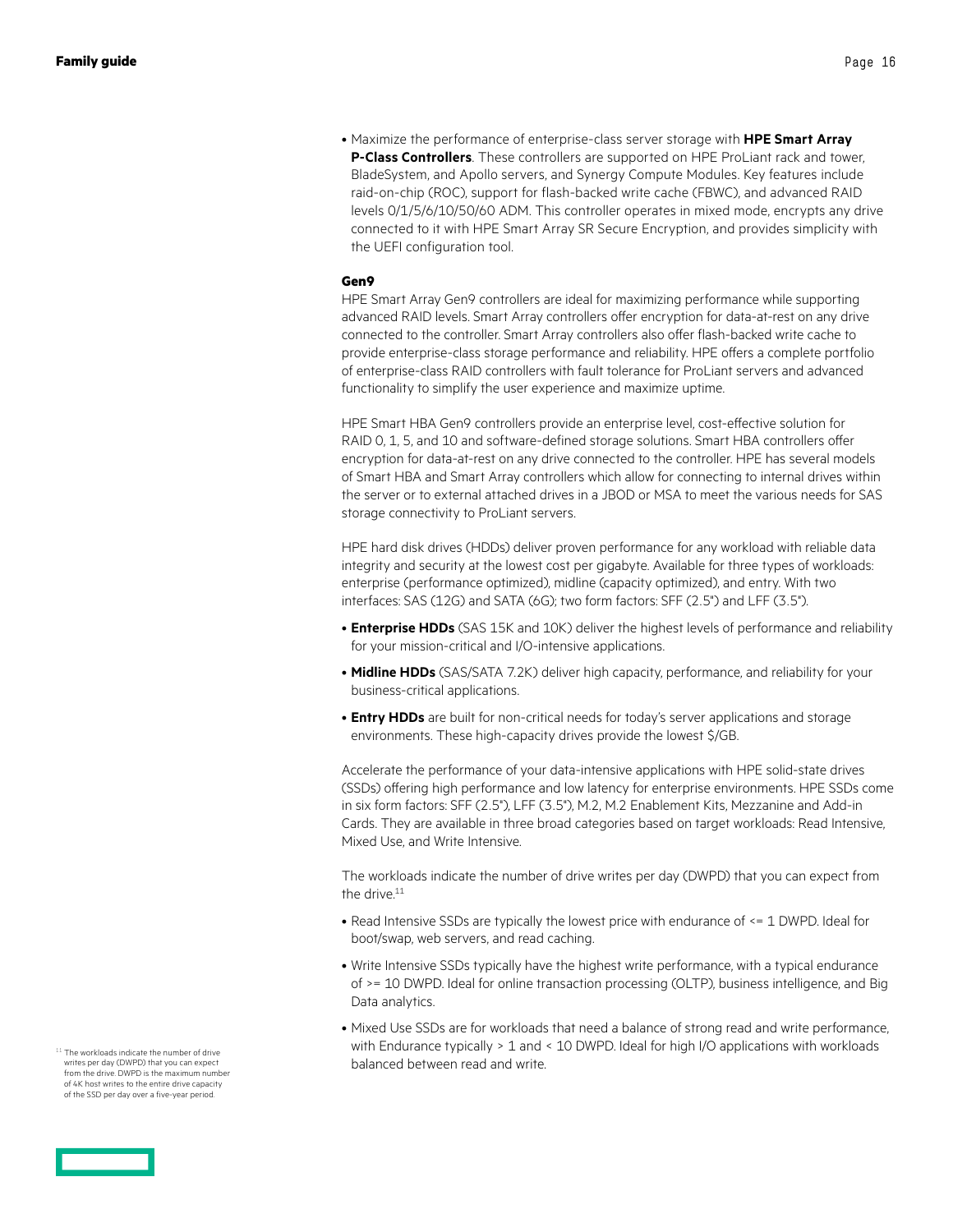### **Resources**

**[HPE Server Options home page](http://www.hpe.com/info/qualifiedoptions) [HPE Rack and Power Infrastructure](http://www.hpe.com/info/rackandpower)  [home page](http://www.hpe.com/info/rackandpower)**

For complete information on the HPE Server Management portfolio, refer to the webpage at **[hpe.com/info/](http://www.hpe.com/info/servermanagement) [servermanagement](http://www.hpe.com/info/servermanagement)**.

- 12 HPE Internal Lab Testing. 3.35M hour test quant is derived from a combination of drive qualification test plans, specifically HDDQ spec-supplier responsibility to perform, HDDQ spec-HPE responsibility to perform, Reliability Demonstration Test (RDT) spec, CSI integration test spec and Pilot test requirements. May 2017.
- <sup>13</sup> HPE Scalable Persistent Memory supported only on the DL380 Gen10.
- <sup>14</sup> TPC-C Benchmark Throughput with Checkpoint (trans/sec). Calculated Time to Checkpoint and Restore a Docker Container running MySQL, compare Persistent Memory vs. SSD, November 2016.
- <sup>15</sup> HPE internal lab testing. With at least a 20X faster restart (1000 GB Hekaton Database vs. restarting 200 GB database) with HPE Scalable Persistent Memory, March 31, 2017.
- <sup>16</sup> HPE internal lab testing. Data gathered on pre-release hardware and software, final results may differ, March 31, 2017.

All HPE server drives feature HPE Digitally Signed Firmware, which prevents unauthorized access to your data by providing the assurance that the drive firmware comes from a trusted source and has not been altered. Each drive is also backed by 3.35 million hours of the industry's most rigorous testing and qualification program.<sup>12</sup> For more information, visit **[hpe.com/info/serverstorage](http://www.hpe.com/info/serverstorage)**.

### **HPE Persistent Memory**

**[HPE Persistent Memory](https://www.hpe.com/info/persistentmemory)** has the right offerings that will transform IT infrastructures providing new levels of performance while delivering high levels of reliability and efficiency. HPE has the broadest persistent memory portfolio in the market consisting of high performing NVDIMMs and HPE Scalable Persistent Memory,<sup>13</sup> an integrated storage solution that runs at DRAM speeds. HPE Persistent Memory helps customers keep pace with today's business demands by delivering the performance of memory with the persistence of storage.

HPE Scalable Persistent Memory has three primary components, a layer of DRAM for application acceleration, a dedicated flash tier for persistency and a backup power source to facilitate moving data from DRAM to Flash. HPE Scalable Persistent Memory enables much larger in-memory compute with persistence, delivering up to 27X faster<sup>14</sup> checkpoint operations resulting in much faster business operations and up to 20X reduction<sup>15</sup> in database restart time preserving maximum uptime. HPE Scalable Persistent Memory can also benefit HTAP, software-defined storage caching tiers and more.

HPE 8 GB and 16 GB NVDIMMs are flash-backed DIMMs designed to eliminate smaller storage bottlenecks while delivering DRAM-level performance. This means customers can access, analyze, and act on data more quickly to gain competitive advantages. Significantly reduce software licensing by up to 50%,<sup>16</sup> using NVDIMMs with fewer server core pairs (reduced core pair licensing from database vendors) vs. using block storage devices. For more information, visit **[hpe.com/info/persistentmemory](http://www.hpe.com/info/persistentmemory)**.

### **HPE Server Network Adapters**

Cost-effective, dependable server networking products keep your IT running reliably and at peak performance. From switches to network adapters to transceivers and cables to the latest 50 Gb Ethernet technology, HPE Server Networking adapters are designed, developed, and tested to deliver state-of-the-art, secure performance.

These adapters help prevent, detect, and recover from cyber-attacks by protecting applications, data and server infrastructure through authentication of digitally signed firmware via a Root of Trust architecture. In addition, they offer Secure Boot, Device-level Firewall, and other advanced security features. For more information, visit **[hpe.com/info/networking](http://www.hpe.com/info/networking)**.

### **HPE Rack and Power Infrastructure**

Your data center is required to provide the foundational agility and compute power to support your business and enable your customers. But it can't be overlooked that your data center also has the same needs—infrastructure, agility, and compute power—to perform effectively. HPE Rack and Power Infrastructure provides configurable, state-of-the-art infrastructure solutions out of the box that can meet the needs of businesses of all sizes, now and in the future. HPE Rack and Power Infrastructure offerings deliver server rack, power, and cooling solutions that give you the maximum level of efficiency and integration for data centers of all sizes. For more information, visit **[hpe.com/info/rackandpower](http://www.hpe.com/info/rackandpower)**.

### **HPE Power Supplies**

HPE Power Supplies offer high-efficiency operation and multiple input and output options, allowing users to right size a power supply for specific server/storage configurations and environments. This flexibility helps to minimize power waste, lower overall energy costs, and avoid trapped power capacity in the data center.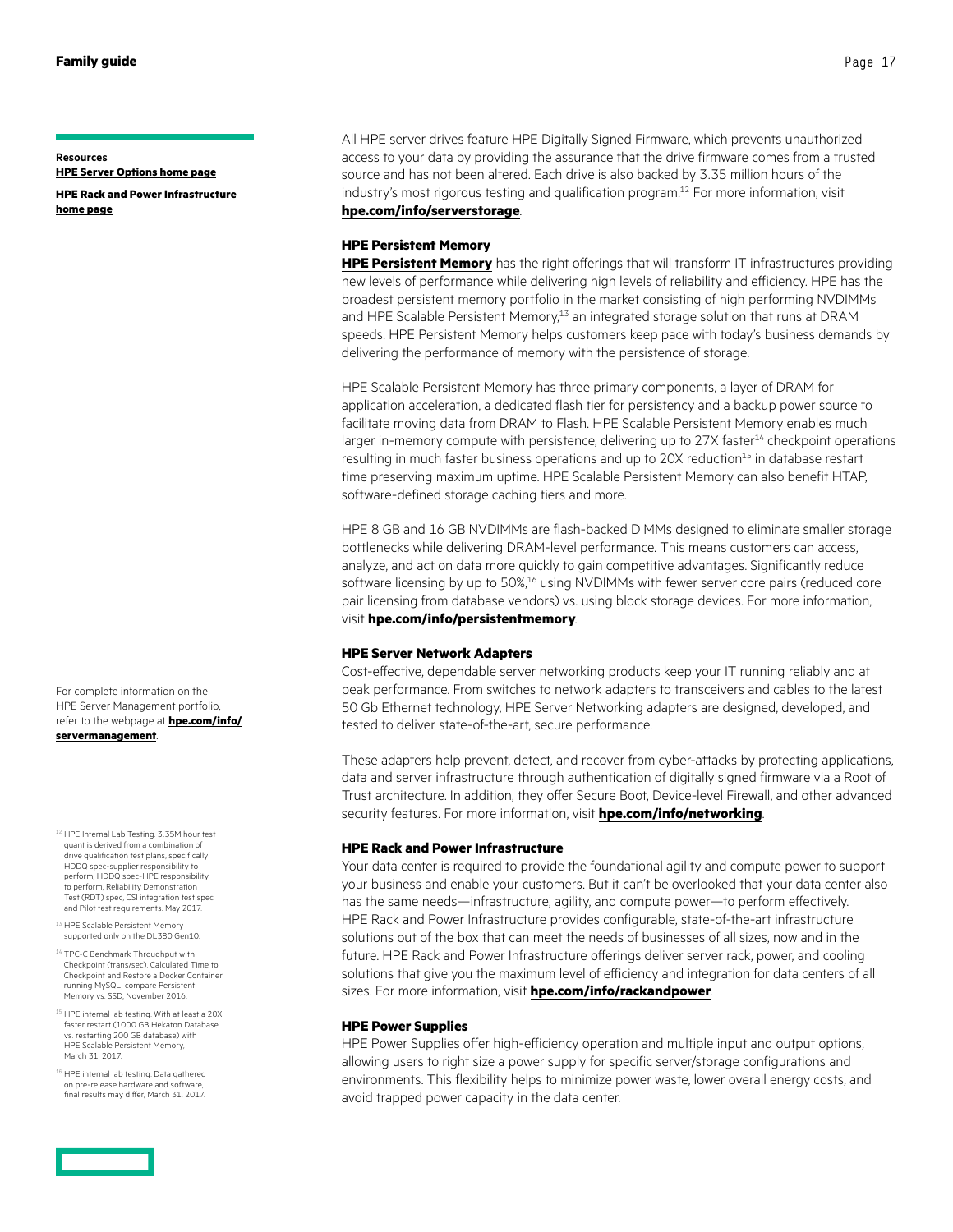### <span id="page-17-0"></span>**HPE Support for ASHRAE guidelines**

Data center cooling systems represent a significant portion of your capital expenditure (CAPEX) and use a substantial amount of energy.

Hewlett Packard Enterprise supports the adoption of less expensive and eco-friendly cooling methods encouraged by the latest American Society of Heating, Refrigeration, and Air-Conditioning Engineers (ASHRAE) guidelines for temperature and humidity operating ranges of IT equipment.

Most HPE Gen10 server products support the 2014 ASHRAE class A3 guidelines or higher. Available 2H2017.

For specific server details, visit **[hpe.com/servers/ashrae](http://www.hpe.com/servers/ashrae)**.

For additional details on supported options, refer to the server QuickSpecs at **[hpe.com/info/qs](http://www.hpe.com/info/qs)**.

### **HPE server and infrastructure management software**

### **For better insight and control**

Today, most IT professionals wrestle with numerous management pains, including:

- **Infrastructure management complexity**—There are too many infrastructure management tools to learn and operate, resulting in high IT operating expenses. This proliferation drives up software license costs, as well as increases the time and cost of maintenance—including skills maintenance.
- **Scale and speed**—In enterprise data centers with thousands or tens of thousands of servers, traditional infrastructure management tools cannot scale or operate at the high speeds necessary to effectively manage server sprawl.
- **Siloed infrastructure and outdated IT operational models**—There are often too many non-standard manual tasks, an over-reliance on subject matter experts, and an ever-expanding backlog of projects. The answer to these challenges is to follow a new IT operational model—namely the software-defined data center (SDDC).
- **Planned and unplanned downtime**—Depending on your line of business, the cost of downtime can be millions of dollars of lost revenue. Knowing these costs, IT pros need tools and processes designed to eliminate or dramatically reduce downtime.

To address these gaps, a new management methodology is required—one that drives better system control and greater insight into problems before they occur. And Hewlett Packard Enterprise has it.

HPE infrastructure management is delivered through a complete portfolio of HPE ProLiant lifecycle management capabilities that can flexibly operate from embedded management and system utilities, converged management for software-defined data centers, and support management. Managing HPE ProLiant servers with HPE infrastructure management results in increased efficiency and precise control of resources, with a rich set of capabilities that are easy to access and simple to use, HPE infrastructure management encompasses critical areas such as server deployment and configuration, health and alerting, energy, power, remote management, and warranty and contract information access via a cloud-based portal. The core components that comprise HPE infrastructure management are Embedded Management, Integrated Lights-Out (iLO), and HPE OneView. With HPE infrastructure management's built-in automation, HPE ProLiant servers are so intelligent that they practically manage themselves.

In addition, scripting tools such as the Scripting Tool Kit (STK) as well as Service Pack for ProLiant and Smart Update Manager provide breakthrough system maintenance tools that systematically update HPE ProLiant rack and tower servers with one-click simplicity at the scale of your data center.

### **HPE OneView infrastructure management**

**[HPE OneView](https://www.hpe.com/info/hpeoneview)** is your infrastructure automation engine to simplify operations, increasing the speed of IT delivery for new applications and services. Through software-defined intelligence, HPE OneView brings a new level of automation to infrastructure management by taking a template driven approach to provisioning, updating, and integrating compute, storage, and networking infrastructure. Designed with a modern, standard-based API and supported by a large and growing partner ecosystem, HPE OneView also makes it easy to integrate powerful infrastructure automation into existing IT tools and processes.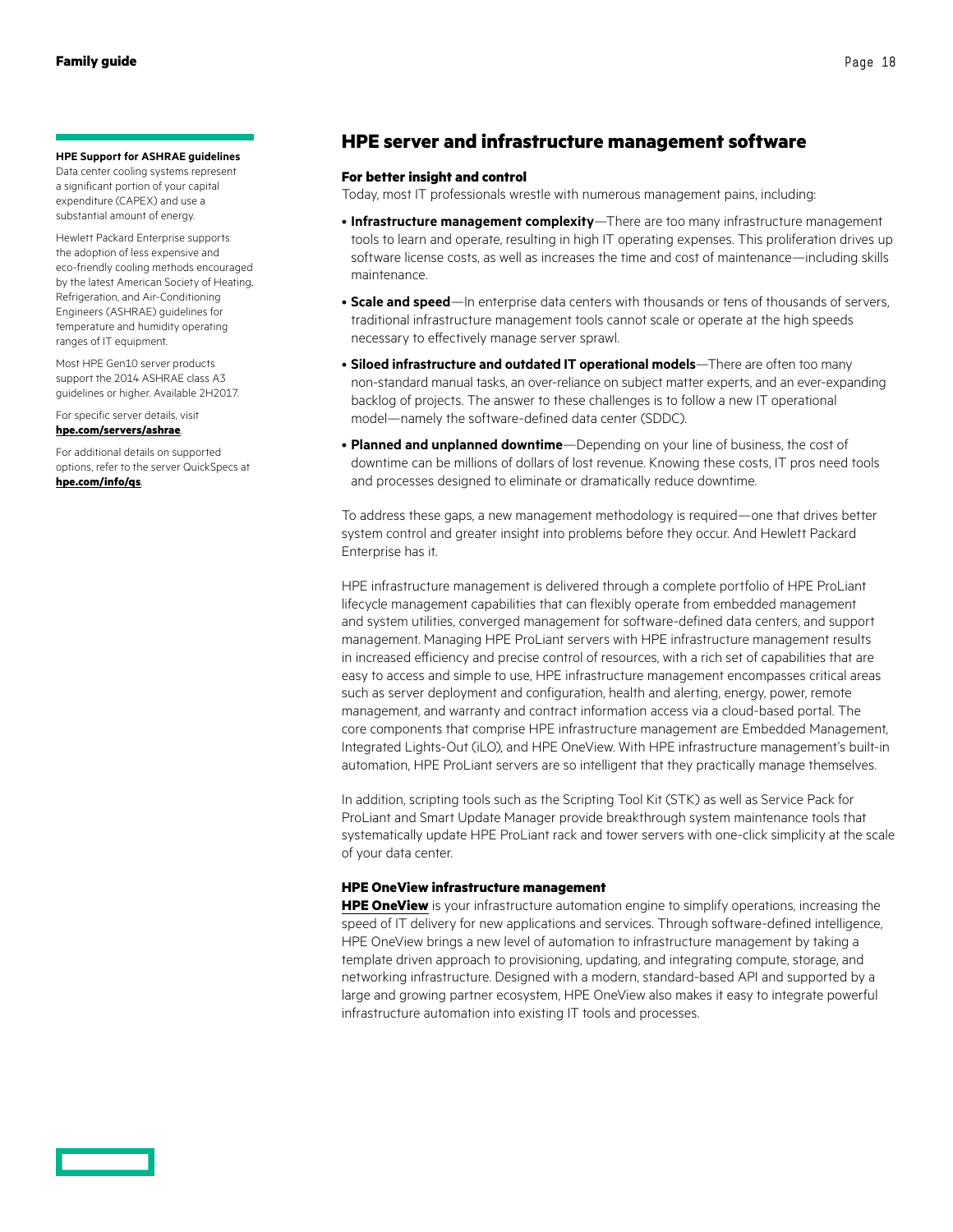Take command with HPE OneView to:

- **Deploy infrastructure at cloud like speed:** Template-based automation enables IT generalists to rapidly and reliably provision resources in response to application owner requirements.
- **Simplify lifecycle operations:** Agentless monitoring, online frictionless, non-disruptive firmware updates, autodiscovery of hundreds of servers in just one click, and the Global Dashboard software deliver streamlined lifecycle operations at scale.
- **Develop more apps faster:** The unified API gives developers and ISVs the power to unify infrastructure automation with application and IT service delivery.

HPE OneView innovations provide you the industry's best infrastructure management experience, simplifying operations for HPE BladeSystem, HPE ProLiant servers, HPE Apollo servers and HPE Superdome X systems, **[HPE StoreServ 3PAR storage](https://www.hpe.com/info/storeserv)**, **[HPE StoreVirtual](https://www.hpe.com/storage/StoreVirtual)  [VSA iSCSI storage](https://www.hpe.com/storage/StoreVirtual)**, **[HPE Networking](https://www.hpe.com/networking)**, and **[HPE ConvergedSystem](https://www.hpe.com/info/convergedsystems)**. It is an essential ingredient in the HPE Hyper Converged 380 virtual machine vending environment and powers management for the industry's first composable infrastructure, **[HPE Synergy](https://www.hpe.com/info/synergy)**. By deploying HPE OneView today, you place your IT operations firmly on the path toward a composable future.

Please note that the HPE OneView license includes the right to use **[HPE Insight Control](https://www.hpe.com/info/insightcontrol)** until you complete your transition.

### **HPE iLO 5 server management**

**[HPE Integrated Lights-Out \(iLO\)](https://www.hpe.com/info/ilo)** allows you to configure, monitor and update your HPE servers seamlessly from anywhere in the world. Providing you with consistent insight into the health and operation of your servers, HPE iLO arms you with the tools to resolve issues and keep your business running. Featuring the latest innovations in simplified operations, performance, and security, HPE iLO allows you to manage your entire server environment with ease.

Upgrade your licenses for additional functionality, such as graphical remote console, multi-user collaboration, video record/playback, and much more. Use the **[HPE iLO Licensing Guide](http://h20564.www2.hpe.com/hpsc/doc/public/display?docId=c04951959)** to determine which of our three licensing upgrade options is right for you.

#### **iLO Advanced Premium Security Edition**

Exclusively available on HPE ProLiant Gen10 servers, the iLO Advanced Premium Security Edition license delivers all the management capabilities of the iLO Advanced license with premium security features like Server System Restore, Commercial National Security Algorithms (CNSA) mode, Runtime Firmware Verification, Automatic Secure Recovery and Secure Erase of NAND/User data.

Learn more at **[hpe.com/servers/ilopremium](http://www.hpe.com/servers/ilopremium)**.

### **iLO Advanced**

Ideal for the enterprise environment, this license provides advanced remote functionality and all the HPE iLO features to improve speed, scale, and simplicity. Key features include Integrated Remote Console, Virtual Media and iLO Federation (rapid discovery, inventory and management at scale).

Learn more at **[hpe.com/servers/iloadvanced](http://www.hpe.com/servers/iloadvanced)**.

### **iLO Essentials**

This license offers remote server management features that are uniquely designed for small and midsize business at an affordable price.

Learn more at **[hpe.com/servers/ilo/essentials](http://hpe.com/servers/ilo/essentials)**.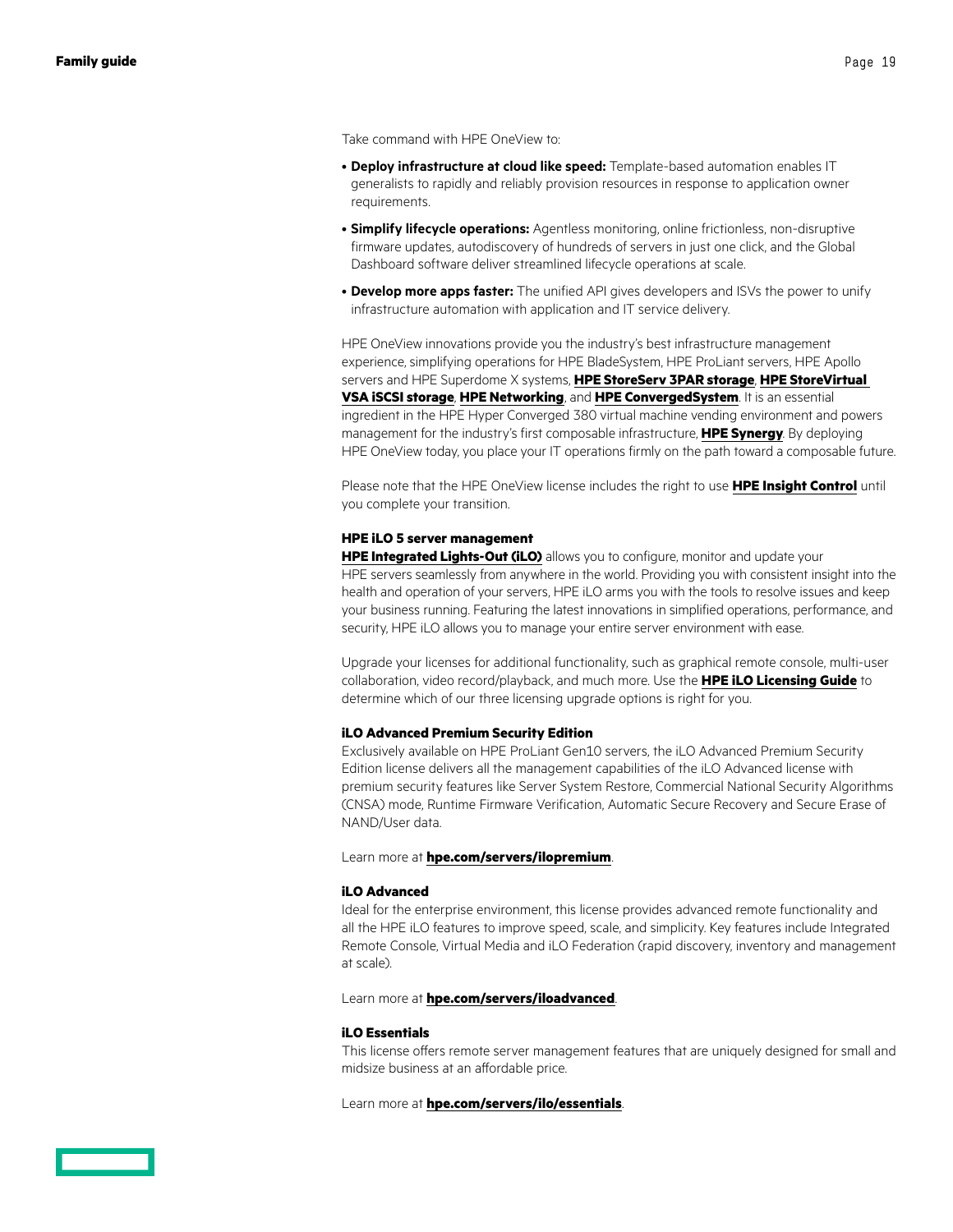In addition to embedded offerings like iLO, other products and tools, such as System Utilities, **[Intelligent Provisioning](https://www.hpe.com/us/en/product-catalog/detail/pip.5219984.html)**, **[Smart Update Manager](https://www.hpe.com/us/en/product-catalog/detail/pip.5182020.html)** (SUM), **[Service Pack for ProLiant](https://www.hpe.com/us/en/product-catalog/detail/pip.service-pack-for-proLiant.5104018.html)** (SPP), **[iLO Amplifier Pack](http://www.hpe.com/servers/iloamplifierpack)**, **[Active Health System Viewer](http://www.hpe.com/servers/ahs)** and scripting tools such as **[RESTful Interface Tool](https://www.hpe.com/us/en/product-catalog/detail/pip.7630408.html)**, **[Scripting Toolkit for Windows and Linux](https://www.hpe.com/us/en/product-catalog/detail/pip.5219389.html)**, and **[Scripting Tools for](https://www.hpe.com/us/en/product-catalog/detail/pip.5440657.html)  [Windows PowerShell](https://www.hpe.com/us/en/product-catalog/detail/pip.5440657.html)**, are available to all HPE ProLiant server customers.

### **Optimize performance with Intelligent System Tuning**

Intelligent System Tuning (IST) is a new set of server tuning technologies that enable you to dynamically configure server resources to match specific workloads. IST produces significant performance improvements, real savings, and a more intelligent server environment.

### Jitter Smoothing

Engaging processor turbo boost can cause frequency fluctuations or "jitter" which results in a constant struggle between maximum output and deterministic performance needs. HPE's Jitter Smoothing technology mitigates processor frequency fluctuation to reduce latency and deliver deterministic and reliable performance. In variable workloads where processor frequency changes occur often, Jitter Smoothing can improve overall throughput above turbo boost mode alone.<sup>17</sup>

Jitter Smoothing is ideal for high frequency traders, high performance computing, and workloads where processor frequency is highly variable.

Available on all Gen10 Intel based servers with iLO 5 and an iLO Advanced or above license.

### Core Boosting

Maximize the performance of all of the cores in your Intel processors. Core Boosting is ideal for virtualized environments, high performance computing, and Big Data analytics where maximum performance is required. Lower core-based licensing costs by using fewer cores for your workloads. Two processors are available on the ProLiant DL360, DL380, DL560 and DL580 Gen10 Servers, the Intel Xeon Gold 6143 processor and the Intel Xeon Platinum 8165 processor. Core Boosting also requires an iLO Advanced and may require additional hardware options.\*

#### Workload Matching

Automatically match internal server resources to the specific requirements of your workload. Workload Matching offers preconfigured workload profiles that tune your server's BIOS settings for optimal performance and can save hours of server tuning time.

Available on all ProLiant Gen10 AMD and Intel based servers with iLO 5.

For more information, visit **[hpe.com/info/ist](http://hpe.com/info/ist)**

<sup>&</sup>lt;sup>17</sup> HPE internal testing from the Performance Engineering Benchmarking team, April 2017.

<sup>\*</sup> Requires HPE high performance heatsinks and fans.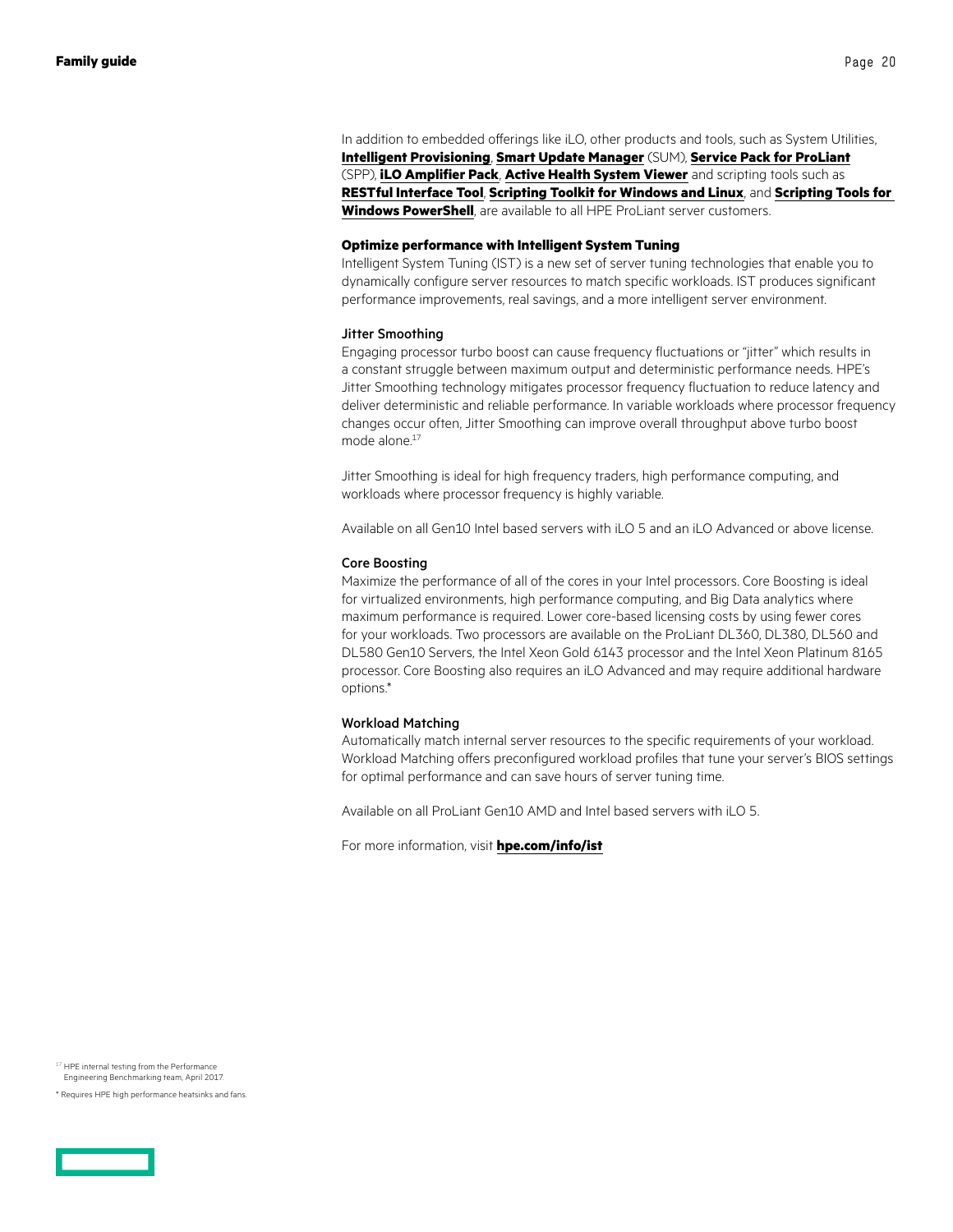#### <span id="page-20-0"></span>**Maximize Security with AMD EPYC**

The AMD EPYC processor provides several security related features, including AMD secure processor, Secure Memory Encryption (SME), and Secure Encrypted Virtualization (SEV). The AMD secure processor technology ties with and compliments, the HPE Silicon Root of Trust at the UEFI or BIOS level as an added validation of the BIOS during the boot process. The AMD secure processor validates the BIOS, upon boot-up, that there are no firmware anomalies or compromised code present. After this confirmation, the server boot process is allowed to continue. The AMD Secure Memory Encryption provides encryption on data stored in the server memory. The AMD secure encrypted virtualization creates security between virtual machines on the HPE ProLiant server, when supported by operating system and hypervisor software.

Available on all ProLiant Gen10 AMD based servers with iLO 5.

### **HPE storage solutions for HPE ProLiant servers**

No matter what your storage needs, HPE offers virtualized shared storage, data protection, and data retention and archiving solutions that complement your HPE ProLiant investment and are designed to offer a seamless service, support, and management experience. With storage solutions for any scale, performance or investment level, you can handle more workloads more simply and more affordably by combining servers and storage solutions from HPE.

### **HPE disk enclosures**

Manage growing storage needs with modular solutions for ProLiant capacity expansion. HPE disk enclosures let you expand your ProLiant server storage capacity at a low cost for a variety of general use cases. For more information, visit **[hpe.com/storage/disk-enclosures](http://www.hpe.com/storage/disk-enclosures)**.

#### **Entry-level shared storage**

When performance and scale are your priorities, HPE also offers low-cost external storage systems that deliver the benefits of virtualized, shared storage and file sharing capably designed with ProLiant server users in mind. Our flexible entry storage options let you choose from direct attached storage to extend your server capabilities, NAS appliances for file sharing and home directory consolidation, and highly scalable shared storage arrays for physical and virtual applications that can run on your existing IP network or a dedicated Fibre Channel SAN. For more information, visit **[hpe.com/storage/entry](http://www.hpe.com/storage/entry)**.

### **All-flash and hybrid flash storage**

The world is changing, fast. An all-flash data center is now a reality thanks to Nimble Storage, a Hewlett Packard Enterprise company—with a choice between all flash and adaptive flash arrays—and the HPE 3PAR StoreServ family of all-flash and flash-optimized arrays. These lightning fast arrays deliver 99.9999% uptime with built-in resiliency. In addition, HPE Nimble Storage offers radical simplicity of management and a transformative support experience through HPE InfoSight Predictive Analytics. For more information, visit **[hpe.com/storage/flash](http://www.hpe.com/storage/flash)**.

### **Data availability, protection, and retention**

Today's businesses demand aggressive service levels. Data loss, risk, and downtime must be avoided at all costs. When an outage does occur, recovery time must be minimized. HPE can equip you meet the most stringent Recovery Time Objectives (RTOs) and Recovery Point Objectives (RPOs), all while reducing your protection storage capacity requirements. Learn more about our affordable portfolio of modern data availability, protection, and retention solutions with the right scale, performance, and application integration to meet your needs. For more information, visit **[hpe.com/storage/bura](http://hpe.com/storage/bura)**.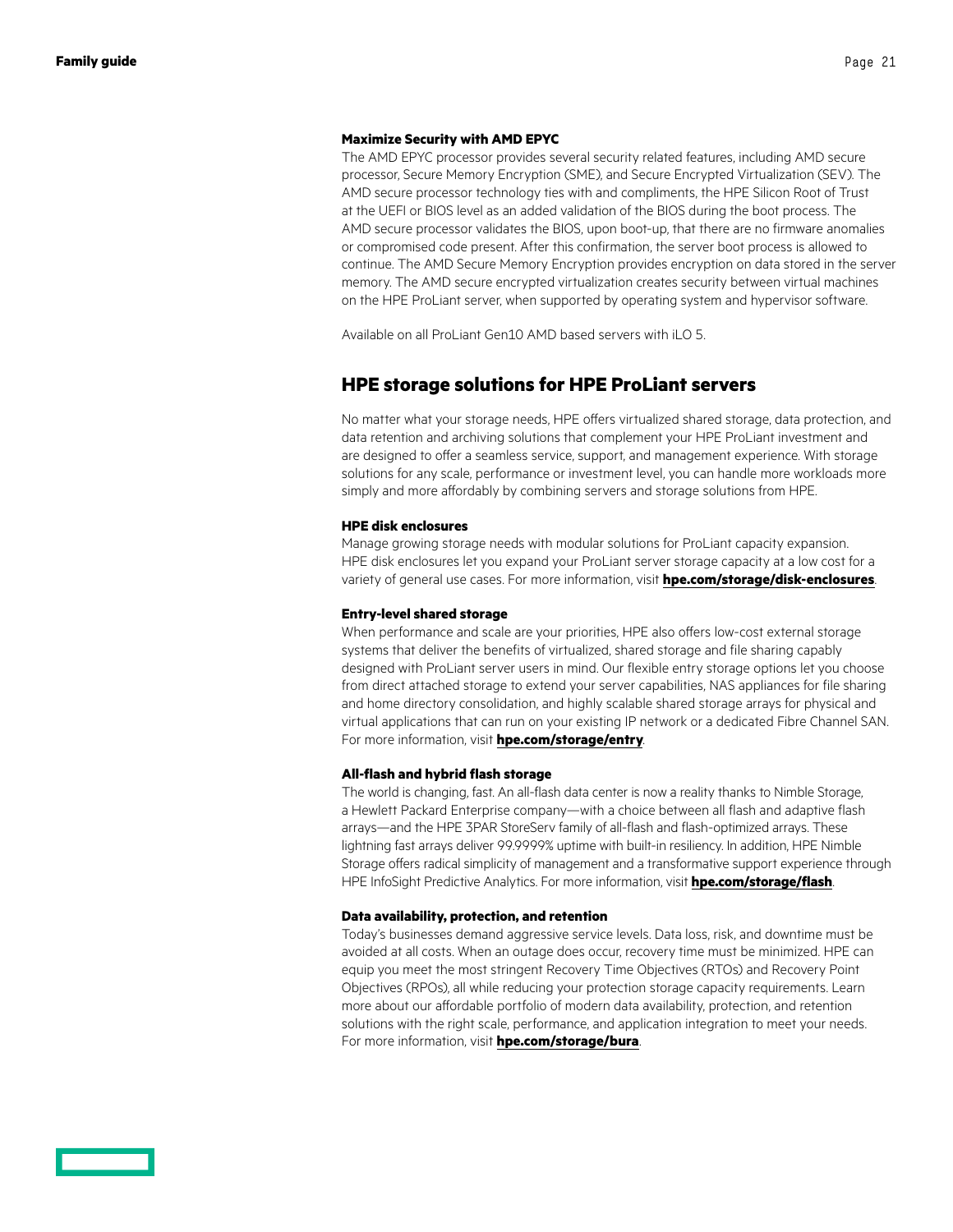### <span id="page-21-0"></span>**HPE Financial Services**

Our IT investment solutions can help you modernize and expand your servers with better economic control, control that will help you extend your capacity to fund IT for business transformation. We can help you increase financial agility to scale and manage change. Access the best IT more affordably when you need it.

### **Select the program that fits your goals**

- **Transition from old legacy IT to new Hybrid IT:** Shift existing owned assets to a flexible usage payment model. Receive the value hidden in your existing IT equipment to invest in new technology innovation.
- **Increase deployment flexibility:** Acquire forecasted compute and storage capacity in advance of the actual need, begin monthly payments as you deploy and install it over 12 months.
- **Manage experimental deployments:**  Lower risks and improve control with built in flexibility to return equipment without penalty within a set time window.
- **Routinely refresh your servers:**  Regularly update your IT infrastructure more affordably every 24–48 months for predictable monthly or quarterly payments.
- **Simplify IT consumption for small and mid-sized businesses:** Subscribe to a complete, customized solution for a predictable monthly subscription fee and eliminate the hassle of ownership. Trade in your old IT to make room for a new subscription.

Optimize your IT investment strategy with new ways to acquire, pay for and use technology, in lock-step with your business and transformation goals. **[hpe.com/solutions/hpefinancialservices](http://www.hpe.com/solutions/hpefinancialservices)**

#### **Storage management and orchestration**

With Hewlett Packard Enterprise, you can get past hardware management limitations with open, automated orchestration. Control storage, compute, and networking resources as well as data services across physical and virtual domains. It's all compatible with many third-party tools and fully integrated into HPE data storage solutions—from flash-optimized to software-defined. For more information, visit **[hpe.com/storage/management](http://hpe.com/storage/management)**.

### **Storage networking**

Hewlett Packard Enterprise provides dynamic end-to-end solutions, solving your storage networking challenges with nearly 15 million storage area network (SAN) fabric ports deployed worldwide. Agile **[HPE StoreFabric](https://www.hpe.com/storage/StoreFabric)** host adapters, multi-protocol switches and highly scalable directors for cloud-optimized SANs ensure reliability and high performance. For more information, visit **[hpe.com/storage/san](http://hpe.com/storage/san)**.

### **Integration services**

HPE Factory Express provides customization and deployment services along with your storage and server purchases. You can customize hardware to your exact specifications in the factory—helping speed deployment. For more information, visit **[hpe.com/info/](http://www.hpe.com/info/factoryexpress) [factoryexpress](http://www.hpe.com/info/factoryexpress)**.

### **Training and certification**

Gain the skills you need with ExpertOne training and certification from Hewlett Packard Enterprise. With HPE ProLiant server training, you will accelerate your technology transition, improve operational performance, and get the best return on your Hewlett Packard Enterprise investment. Our training is available when and where you need it, through flexible delivery options and a global training capability. For more information, visit **[hpe.com/ww/](http://www.hpe.com/ww/learnproliant) [learnproliant](http://www.hpe.com/ww/learnproliant)**.

### **HPE Pointnext**

HPE Pointnext leverages our strength in infrastructure, partner ecosystems and the end-to-end lifecycle experience, to accelerate powerful, scalable IT solutions to provide you the assistance for faster time to value. HPE Pointnext provides a comprehensive portfolio including Advisory and Transformational, Professional, and Operational Services to help accelerate your digital transformation.

### **Operational Services**

- **Flexible Capacity:** An infrastructure service that offers on-demand capacity, combining the agility and economics of public cloud with the security and performance of on-premises IT.
- **Datacenter Care:** HPE's most comprehensive support solution tailored to meet your specific data center support requirements. It offers a wide choice of proactive and reactive service levels to cover requirements ranging from the most basic to the most business-critical environments. **[HPE Datacenter Care](https://www.hpe.com/services/datacentercare)** Service is designed to scale to any size and type of data center environment while providing a single point of contact for all your support needs for HPE as well as selected multivendor products.
- **Proactive Care:** An integrated set of reactive and proactive services designed to help you improve the stability and operation of your device.
- **Foundation Care:** Support for HPE servers, storage, networking hardware and software to meet your availability requirements with a variety of coverage levels and response times.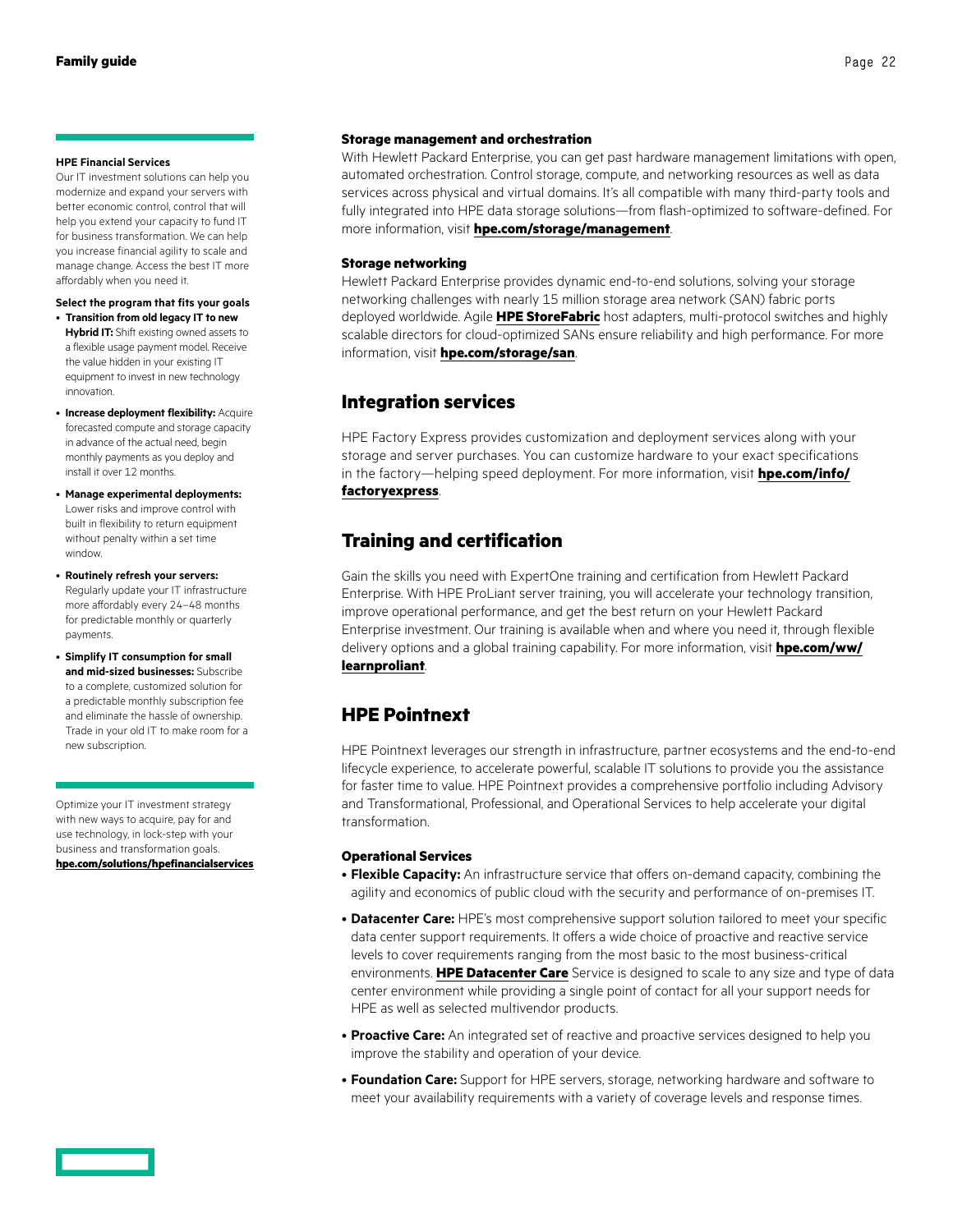#### <span id="page-22-0"></span>**Continued success built on commitment**

With one HPE ProLiant server shipping every 15.8 seconds and more than 41.1 M servers shipped through CQ1 2017, HPE tied with Dell in x86 Server shipments (21% of market share for both).<sup>18</sup> The success of HPE ProLiant stems in part from our ongoing commitment to providing a complete industry-standard server infrastructure that delivers innovation, quality, and proven performance.

**Advisory and Transformation Services**—HPE Pointnext designs the transformation and builds a road map tuned to your unique challenges including Hybrid IT, Workload and Application Migration, Big Data, and the Intelligent Edge. HPE leverages proven architectures and blueprints, integrates HPE Enterprise Group and partner products and solutions, and engages HPE Pointnext Professional and Operational Services teams as needed.

**Professional Services**—**[HPE Pointnext](https://www.hpe.com/info/pointnext)** creates and integrates configurations that get the most out of software and hardware, and works with your preferred technologies to deliver the optimal solution. Services provided by the HPE Pointnext team, certified channel partners, or specialist delivery partners include installation and deployment services, mission-critical and technical services, and education services. For more information visit **[hpe.com/info/pointnext](http://www.hpe.com/info/pointnext)**.

### **HPE server families**

### **A server for every need**

Hewlett Packard Enterprise understands that when it comes to servers, one size does not fit all. That's why we offer you a comprehensive array of server families, designed for a wide variety of business needs. Explore our other server portfolios:

- **[HPE BladeSystem family](https://www.hpe.com/h20195/v2/Getdocument.aspx?docname=4AA1-4286ENW)**—Simplify your data center with modular infrastructure platform.
- **[HPE Hyperconverged](http://www.hpe.com/info/hyperconverged)**—Smaller, faster systems with integrated storage, networking, compute, and virtualization.
- **[HPE ConvergedSystem](http://www.hpe.com/info/convergedsystem)**—Optimized for Big Data, client virtualization, cloud and density optimized workloads.
- **[HPE Moonshot System family](https://www.hpe.com/h20195/v2/Getdocument.aspx?docname=4AA4-6076ENW)**—Software-defined servers designed for specific workloads.
- **[HPE Apollo System family](http://www.hpe.com/info/apollo)**—Purpose-built platforms delivering extreme performance, scale, and efficiency for your AI and HPC workloads.
- **[HPE Edgeline IoT Systems](http://www.hpe.com/servers/edgeline)**—Edge computing that delivers secure control and accelerate time to insight from the Industrial Internet of Things.
- **[HPE Cloudline Server](http://www.hpe.com/info/cloudline)**—Open systems that keep service providers ahead of growth, ensure adaptability and reduce costs while complying with Open Compute Project standards.
- **[HPE Synergy](http://hpe.com/info/synergy)**—A new category of infrastructure that accelerates application delivery in both traditional and new IT environments.
- **[HPE Integrity server family](https://www.hpe.com/h20195/v2/Getdocument.aspx?docname=4AA3-4519ENW)**—High-speed, resilient, mission-critical servers that exceed the demands of today's always-on world.

Learn more at **[hpe.com/info/proliant](http://www.hpe.com/info/proliant) [hpe.com/info/servers](http://www.hpe.com/info/servers) [hpe.com/info/rackservers](http://www.hpe.com/info/rackservers) [hpe.com/info/towerservers](http://www.hpe.com/info/towerservers) [hpe.com/info/servermanagement](http://www.hpe.com/info/servermanagement) [hpe.com/servers/easyconnect](http://hpe.com/servers/easyconnect) [hpe.com/info/serveroptions](http://www.hpe.com/info/serveroptions)  [hpe.com/info/rackandpower](http://www.hpe.com/info/rackandpower)  [hpe.com/info/ra](http://www.hpe.com/info/ra)**

<sup>18</sup> IDC Worldwide Quarterly Server Tracker CQ1 2017.